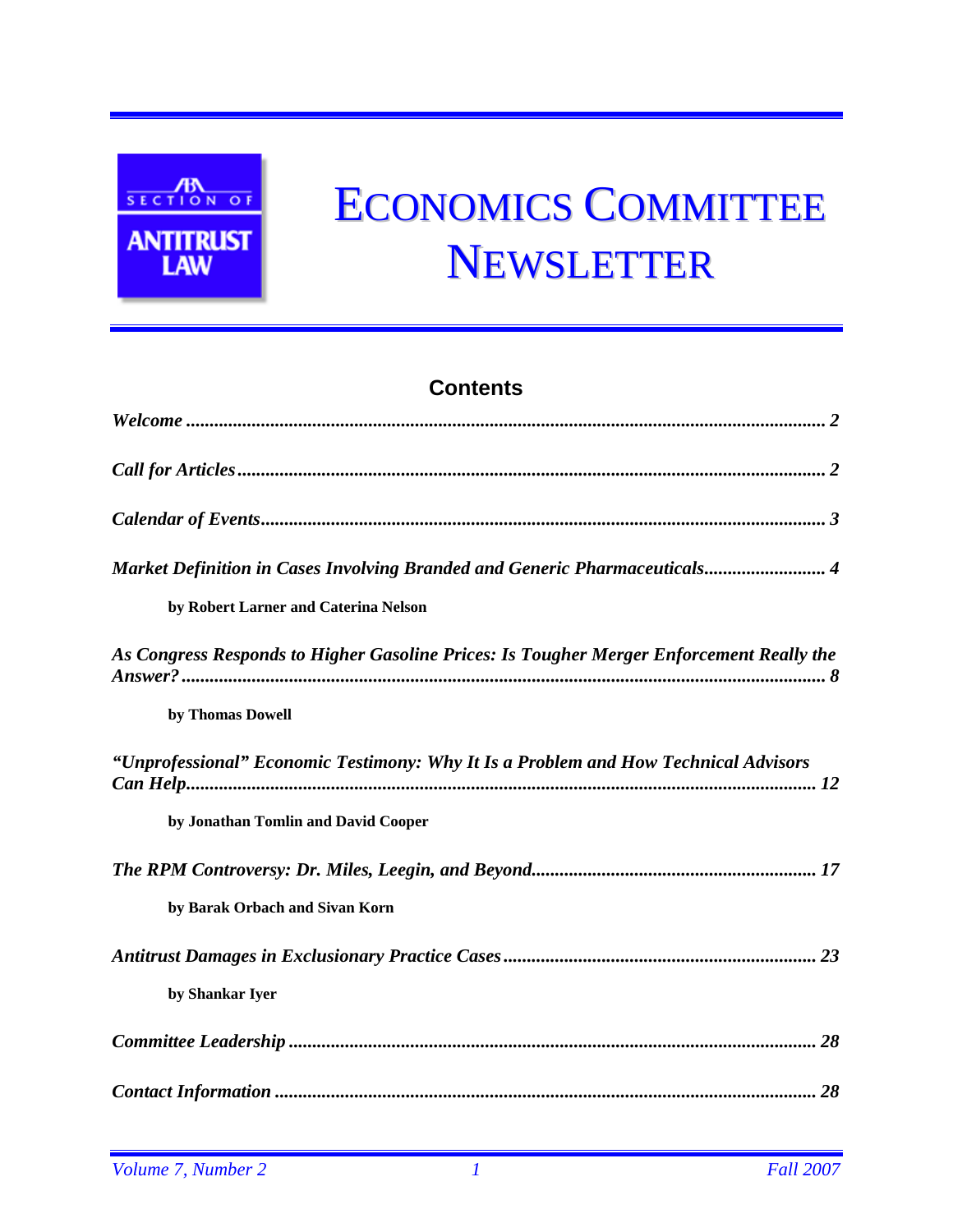## **Welcome**

It is with great pleasure that we welcome you to the Fall 2007 volume of our newsletter. The goal of this endeavor is to provide a forum where Antitrust Section and Economics Committee members can share their views on the many faceted relationship between antitrust law and economics.

This newsletter is intended to provoke discussion. As a result, the opinions expressed in this newsletter are only those of the authors. The opinions found herein do not necessarily reflect those of the economics editor, legal editor, their respective employers, or members of the Economics Committee.

Enjoy!

Sincerely,

Seth Sacher, Economics Editor Neil Imus, Legal Editor

# **Call for Articles**

We are always looking for articles for future issues of the newsletter. If you have an article or an idea for an article regarding the current or improved use of economics in analyzing issues of antitrust law, by all means, please share it with us. Contact Seth Sacher at sethsacher@gmail.com or Neil Imus at nimus@velaw.com for more information.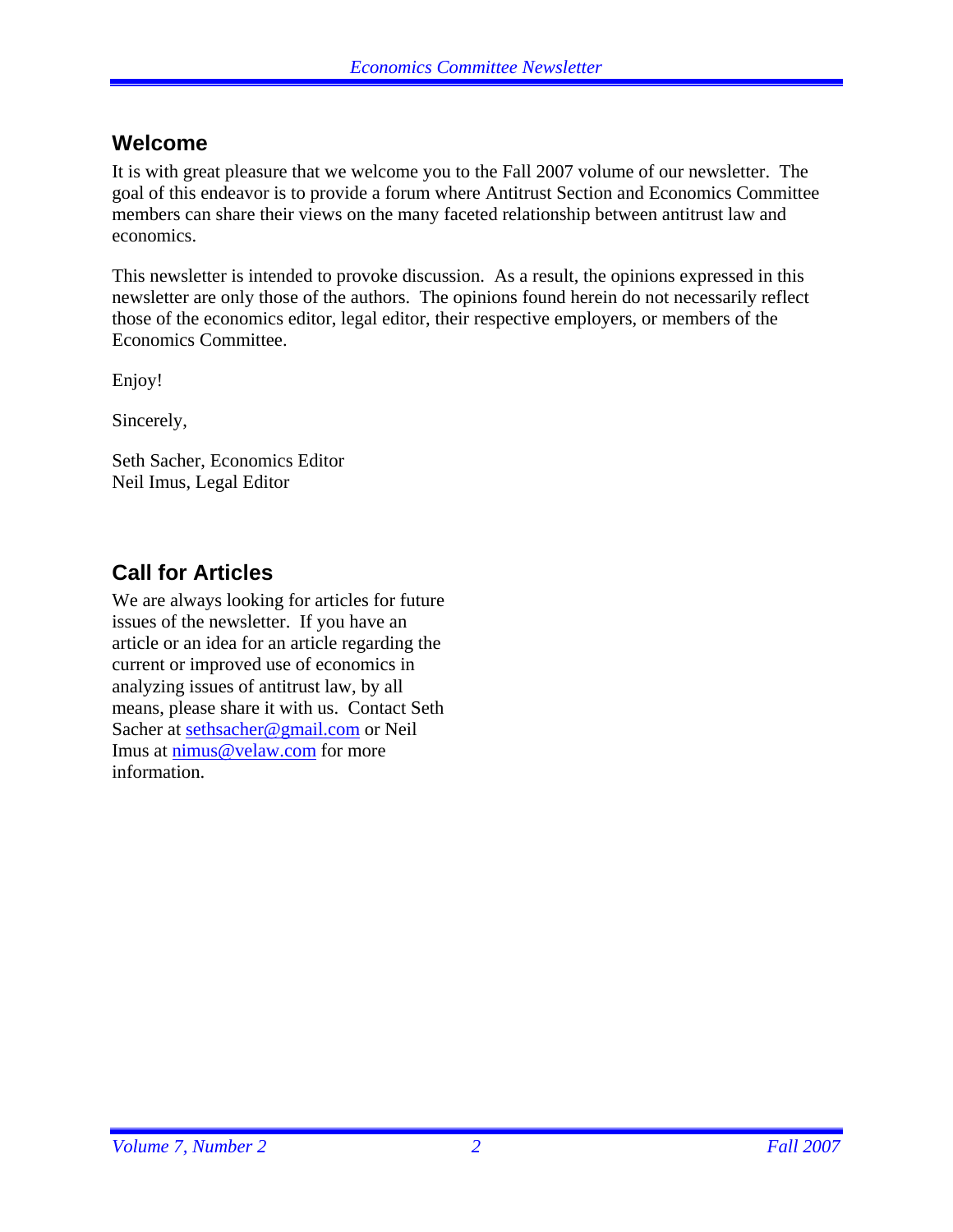# **Calendar of Events**

#### **Meet Michael Baye New Director of the Bureau of Economics at the FTC October 17, 2007, 12:00PM-1:30PM**

Michael will be speaking on "Getting the Most from Your Economic Expert" Kirkland & Ellis 655  $15<sup>th</sup>$  Street, NW RSVP to Connie Carrol, LECG, ccarrol@lecg.com, 202-973-0533. (Your name is needed for security clearance.)

More information is available online at: http://www.abanet.org/dch/committee.cfm?com=AT308000.

#### **Economics Fundamentals of Health Care Antitrust November 8, 2007, 9:00AM-12:30PM**

This economics fundamentals for lawyers program will focus on hospitals, health care professionals and health care insurers.

#### **Moderator**

Tracey Weir, Hogan & Hartson

#### **Faculty:**

David Argue, Economists Incorporated Lawrence Wu, NERA Economic Consulting

Hogan & Hartson  $55513<sup>th</sup>$  Street Washington, DC RSVP to Connie Carrol, LECG, ccarrol@lecg.com, 202-973-0533.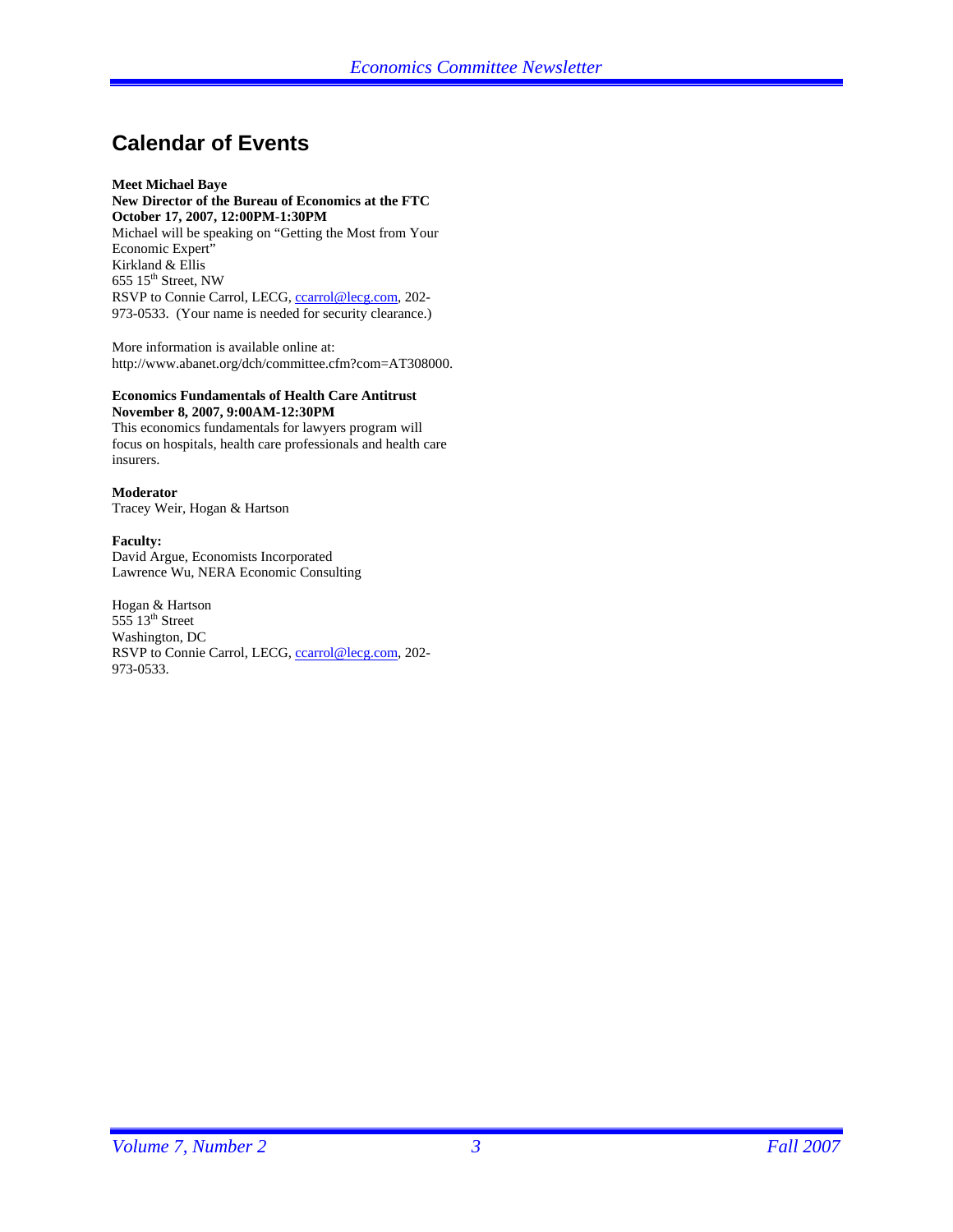## **Market Definition in Cases Involving Branded and Generic Pharmaceuticals**

Robert Larner and Caterina Nelson\* *CRA International* 

As the term relevant market suggests, market definition does not occur in a vacuum. The analysis underlying market definition must do more than merely investigate whether two or more products compete at all or under some set of circumstances. A properly defined market is one that is relevant to the analysis of the competitive issues arising in a specific scenario and takes account of the nature of the alleged or potential anticompetitive effects being examined.

We develop this argument below, in the context of an antitrust case involving a prescription pharmaceutical: *Geneva Pharms. Tech. Corp. v. Barr Labs., Inc.* In this matter, the court was faced with the question of whether a branded drug should be included in the same relevant product market as generic formulations of the drug. CRA was retained by counsel for plaintiffs to determine the relevant market and analyze the competitive impact of defendants' actions. $<sup>1</sup>$ </sup> From our analysis, we concluded that the nature of competition between two generic formulations of a branded drug (and the difference between this competition and that between a branded drug and its generic equivalents) was such that the relevant market comprised only the generic products. Plaintiffs lost on summary judgment on the antitrust issues, based in large part on the District Court's opinion that the brand and its generic alternatives were in the same  $\frac{1}{2}$  but the Second Circuit reversed the dismissal of the antitrust claims, finding that the relevant market for purposes of the case

was limited to the generic products.<sup>3</sup> The parties subsequently settled the litigation.

## **The Case and Analytical Issues**

Although its patent expired in 1962, DuPont remained the sole U.S. supplier of warfarin sodium, an oral anti-coagulant sold under the brand name Coumadin, until 1997, when Barr Laboratories introduced a generic version of the product. Shortly thereafter, a joint venture of two pharmaceutical companies sought to launch a second generic version, but the launch was delayed by approximately a year following FDA approval. The second generic entrant ("Geneva") filed suit, alleging that the delay in its entry was caused by the anticompetitive conduct of Barr and other defendants.

Market definition was a primary and contentious issue in the litigation and was also central to the issue of whether Barr possessed monopoly power. The parties and their economic experts agreed that there was competition between Coumadin and generic warfarin sodium but disagreed vigorously about the relevance of this competition to the issues at hand.<sup>4</sup> Defendants argued that the relevant market was the molecule, encompassing both Coumadin and its generic equivalents, and that Barr lacked monopoly or market power in that market. The District Court, having determined that the relevant market included both Coumadin and generic warfarin sodium, found that during the period of defendants' alleged anticompetitive behavior, "Barr's share of the relevant market … grew from 11% to 14%, [that] as of December 2000, Barr's share was about 24%, [and that] [t] hese percentages cannot support a claim for monopolization or attempted monopolization."<sup>5</sup>

In our view, the nature of the competition between the branded and generic versions of warfarin sodium did not warrant the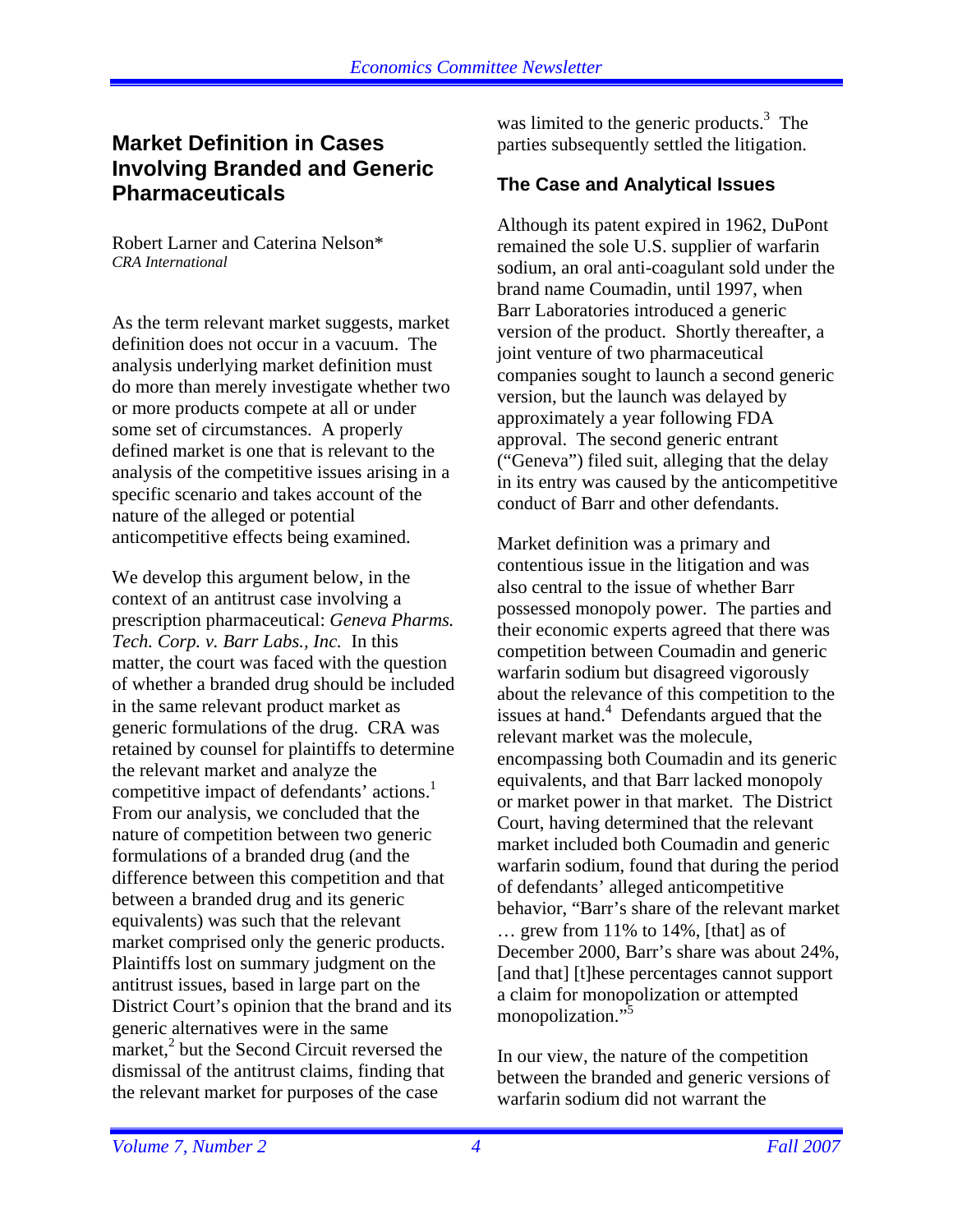conclusion that, for purposes of evaluating the competitive issues in this case, the relevant market was the molecule. Competition between Coumadin and generic warfarin sodium differed in fundamental respects from competition between two or more suppliers of the generic product. While Coumadin's price set a ceiling on the price Barr could charge, it was competition between Barr and Geneva that would determine how close the generic price came to this ceiling. The relationship between Barr's and Coumadin's prices was irrelevant to the issues in the case, moreover, because the alleged anticompetitive effect was that Barr's conduct enabled it to extend the time it was able to maintain its price at this ceiling.

More generally, the proper antitrust market in a case is the market relevant to an analysis of the competitive effects of the alleged behavior. For example, if the allegation is that a manufacturer of a therapeutically unique brand-name prescription drug has engaged in exclusionary behavior to prevent or delay entry by the first generic supplier of the drug, the proper market for evaluating the competitive effects of such conduct is likely the molecule, because the alleged anticompetitive effect is suppression of competition between the brand and the generic.<sup>6</sup> On the other hand, if the allegation under investigation is that the sole generic supplier of a pharmaceutical has engaged in unlawful behavior to prevent or delay entry by a second generic supplier, the relevant market for analyzing the competitive effects of such conduct encompasses only the generic product, as evidenced by the differential impacts of additional generic entry on the prices of the generic and branded products.

In the warfarin sodium case, the delay in additional generic entry had no impact on the price of Coumadin, but it did enable Barr to realize a premium price as the sole supplier

of generic warfarin sodium for approximately an additional year. This conclusion and the underlying analysis are strongly supported by evidence cited by the Second Circuit in its opinion in the case.<sup>7</sup> Barr introduced its generic product at about 70 percent of the price of Coumadin and maintained this relationship until Geneva entered the market. Geneva's entry had no discernible effect on the price of Coumadin, which continued to rise. In sharp contrast, Geneva's entry had a substantial and immediate impact on Barr's pricing, resulting in a significant decline in the generic price. Evidence supporting this impact on Barr's price can be found in IMS price data, the testimony of Barr executives, Barr's own price forecasts, and its differential pricing of two dosage strengths not offered by Geneva.

The Second Circuit noted the differential impact of additional generic entry: "When other generic competitors entered the market, Barr's prices dropped substantially, but Coumadin's remained unchanged and even rose slightly."<sup>8</sup> Barr's invoice prices dropped by a small, but statistically significant amount, and, more importantly, competition with Geneva forced it to offer substantial offinvoice discounts and rebates as well. The court cited testimony of Barr's senior vice president of sales and marketing confirming the impact of Geneva's entry on Barr's pricing: "Regarding wholesalers, he testified Barr offered 15-20 percent rebates after Geneva entered, and with chain pharmacies, he confirmed that Geneva's entry cost Barr 'many millions of dollars.' As one example, he noted that Geneva's entry forced Barr to give rebates to the CVS and Walgreens chain pharmacies each in excess of a million dollars a year."<sup>9</sup> Additional evidence of Barr's market power came from the differential impact of Geneva's entry on Barr's pricing of different dosage strengths of the product. Barr cut the prices of the dosage strengths that Geneva offered, but not of the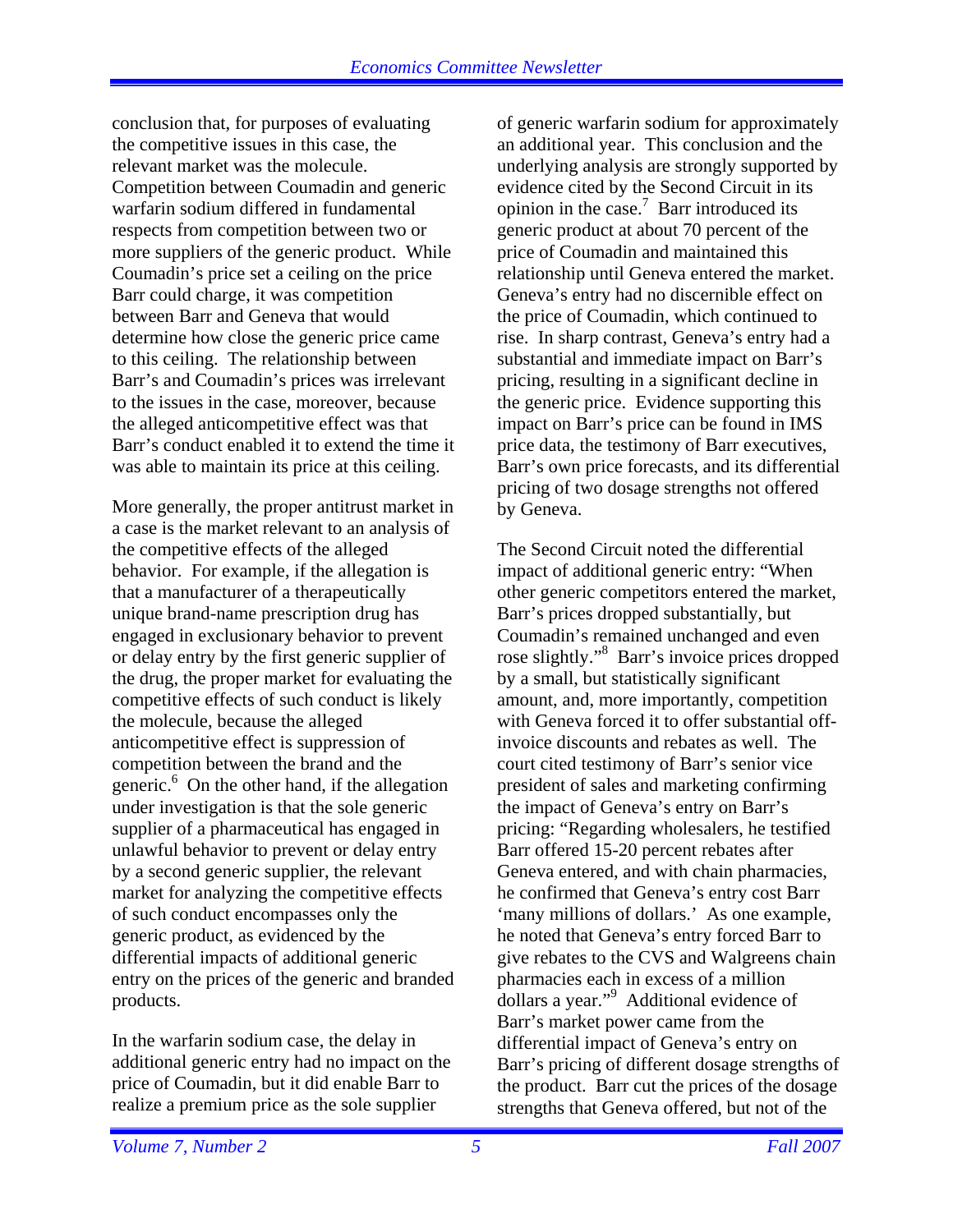two dosage strengths for which Barr remained the sole generic supplier. $10$ 

Barr's planning documents also recognized the distinct nature of its competition with other generic suppliers. Barr forecasted a price for its warfarin sodium equal to 70 percent of Coumadin's price in the first year after its entry, when it was the only generic supplier; 50 percent in the second year, when it assumed a second generic supplier would enter; and 40 percent in the third year, when it assumed a third generic supplier would enter.<sup>11</sup> Furthermore, the Court noted: "This effect is consistent with the literature on generic drug competition describing how generic pricing is a function of the number of generic competitors."12

In discussing industry recognition of the distinct nature of competition among generics, the Second Circuit cited the testimony in another matter of Dr. Bernard Sherman, then a director of and major stockholder in Barr: "…As a result, from the standpoint of the patentee drug company, it matters not whether there is one, two, ten or twenty generic drug companies since each successive generic entrant only gains market share from the previous generic competitors and not from the patentee."<sup>13</sup>

## **General Issues**

Failure to account for the differences in the nature of competition between a branded pharmaceutical and its generic equivalents and competition among generic products in defining antitrust markets and evaluating the competitive effects of firm behavior is an example of "The Price-Up Trap," which Professor Steven C. Salop defines as "Mistaking a firm's inability to profitably raise price above the current level for an inability to exercise market power by preventing competitors' conduct that would otherwise reduce price below the current

level, thereby labeling a maintenance of market power as a lack of market power."<sup>14</sup>

In defining a relevant market in an antitrust case involving two products, it is, of course, necessary to inquire whether the two products compete with each other. An affirmative conclusion does not end the analysis, however, as not all substitutes are the same in the way and to the degree that they constrain the pricing discretion of a particular supplier or group of suppliers. Only after examining the nature and extent of competition involving the two products in the context of the facts in the case and the alleged or potential anticompetitive effects of the behavior under investigation can one complete the process of market definition.<sup>15</sup>

\* The analysis and conclusions are those of the authors and do not necessarily represent the views of CRA International. We wish to thank Tasneem Chipty and Bob Levinson of CRA, Colin Underwood and Harry Frischer of Proskauer Rose LLP, Michael Gallagher of White & Case LLP, and Fred Dettmer of the Law Office of Frederick R. Dettmer for contributing to our analysis of the case and to this paper.

 $3$  Geneva Pharmaceuticals Technology Corp., et al. v. Barr Laboratories, Inc. et al., 386 F.3d 485.

<sup>&</sup>lt;sup>1</sup> Larner was the testifying economic expert for plaintiffs and was supported by a team of CRA economists led by Nelson. In compliance with the protective order in the case, we cite only evidence in the public record and not other confidential information and data that we took into account in our analysis.

 $^{2}$  201 F.Supp.2d 236 (S.D.N.Y. 2002). According to the Court, "In order to establish the existence of a submarket consisting solely of the generic sodium warfarin, plaintiffs primarily rely on a supposed price increase on the part of Coumadin(R) and price decrease on the part of Barr's generic product after the plaintiff's entry into the market." (See 201 F.Supp.2d 236 (S.D.N.Y. 2002) at 269, citations omitted.)

<sup>4</sup> This agreement was noted in the District Court's opinion. (See 201 F.Supp.2d 236 (S.D.N.Y. 2002) at 269.)

<sup>5</sup> See 201 F.Supp.2d 236 (S.D.N.Y. 2002) at 271.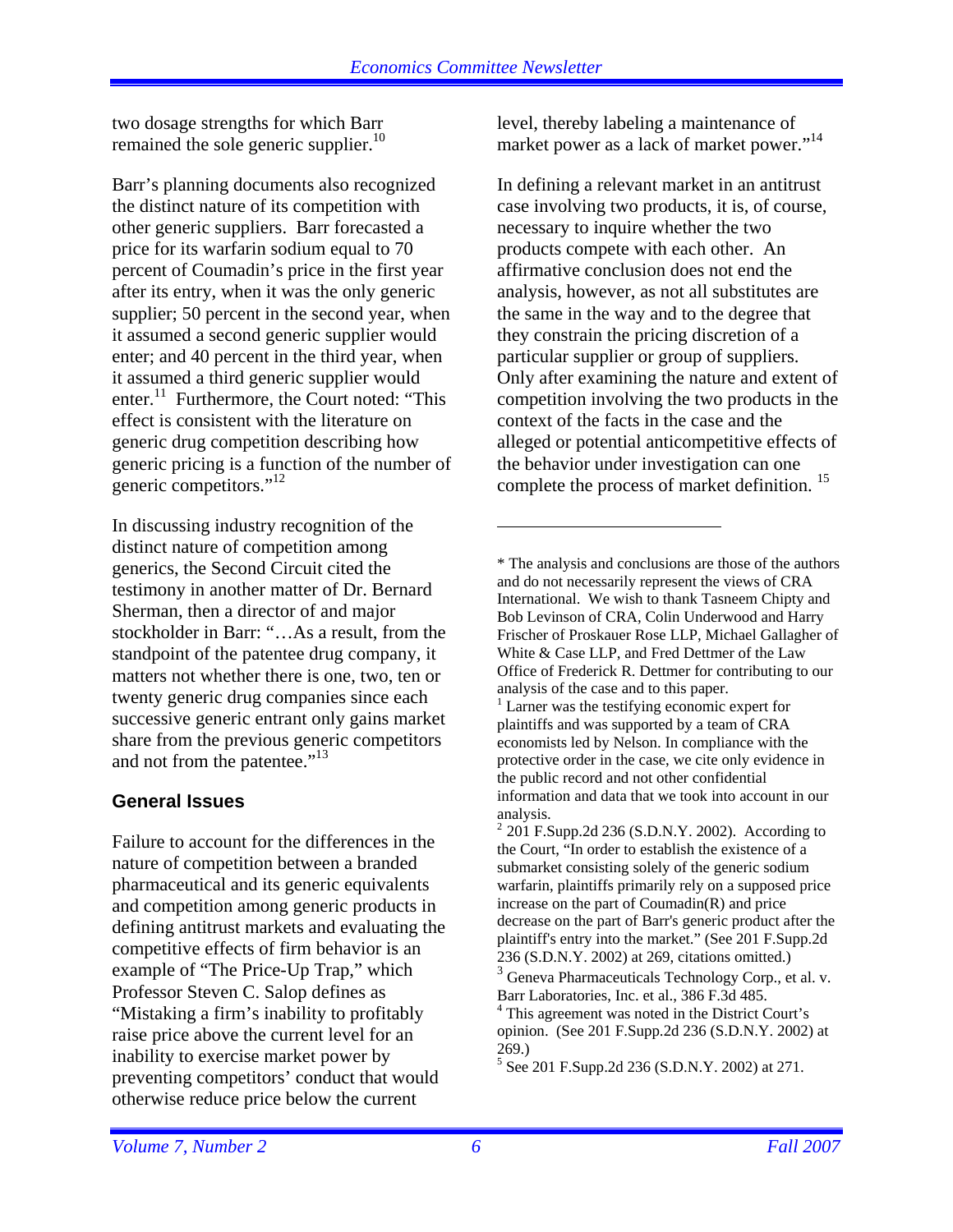<sup>6</sup> This is the market definition asserted by Barr in its antitrust suit against DuPont Merck, the manufacturer of Coumadin, *Barr Laboratories, Inc. v. DuPont Merck Pharmaceutical Company.*

 $7$  As we mention above, the Second Circuit reversed the District Court's dismissal of the antitrust claims, stating that "…the relevant market for our purposes is the market for generic warfarin sodium tablets." (See 386 F.3d 485 at 500.)

 $\overline{a}$ 

 $\frac{8}{10}$  *Id* at 497.<br> $\frac{9}{10}$  Barr later cut the prices of these two dosage strengths when another generic competitor began to offer them. While this might be viewed as support for separate markets by dosage strength, our argument was that it was confirmatory evidence of the existence of a generic-only market, as DuPont sold all dosage strengths of Coumadin, yet the only prices that were changed were for the dosage strengths sold by both generic manufacturers.<br> $\frac{11}{11}$  *Id* at 499.

<sup>12</sup> *Id*. Indeed, a 2002 FTC Working Paper looked at the impact of the number of generic firms on the ratio of the generic price to the pre-patent expiration brand price and found that the ratio fell from 82 percent when there was one generic firm to 76 percent when there were two (falling to 71 percent with five firms). (See Reiffen, David, and Michael R. Ward, "Generic Drug Industry Dynamics," FTC Working Paper 248, February 2002, p. 23 and Table 4.) Reiffen & Ward's results are consistent with the findings by Caves, Whinston, and Hurwitz that the ratio of the generic price to the branded price was 7.35 percent higher when there was only one generic product than when there were two generic products. (See Caves, Richard E., Michael D. Whinston, and Mark A. Hurwitz, "Patent Expiration, Entry, and Competition in the U. S. Pharmaceutical Industry," *Brookings Papers:* 

<sup>13</sup> 386 F.3d 485 at 498. The Court also noted that Dr. Sherman was defendant ACIC/Brantford's principal owner.

<sup>14</sup> Salop, Steven C., "The First Principles Approach to Antirust, *Kodak*, and Antitrust at the Millennium," 68<br>Antitrust Law Journal pp. 187-202, at p.194.

 $\frac{1}{15}$  This analysis of whether there were significant differences in the nature or extent of competitive constraints imposed by different products or suppliers in determining the relevant market was done by the courts in the *Staples* and *Whole Foods* cases. In *Federal Trade Commission v. Staples, Inc. et al.*, 970

F. Supp. 1066, at 1080, the court found that the relevant product market was limited to sale of consumable office supplies through office supplies superstores, because "...non-superstore sellers of office supplies are not able to effectively constrain the superstores' prices…. ," whereas the court in *Federal Trade Commission v. Whole Foods, Inc., et al.*, 502 F. Supp. 2d.1 at 32 (D.D.C. Aug. 16, 2007) found that the relevant product market was not limited to "premium natural and organic supermarkets," as claimed by the FTC, due to evidence that "many customers could and would readily shift more of their purchases to any of [the] increasingly available substitute sources of natural and organic foods....." which would defeat a small but significant and nontransitory increase in price.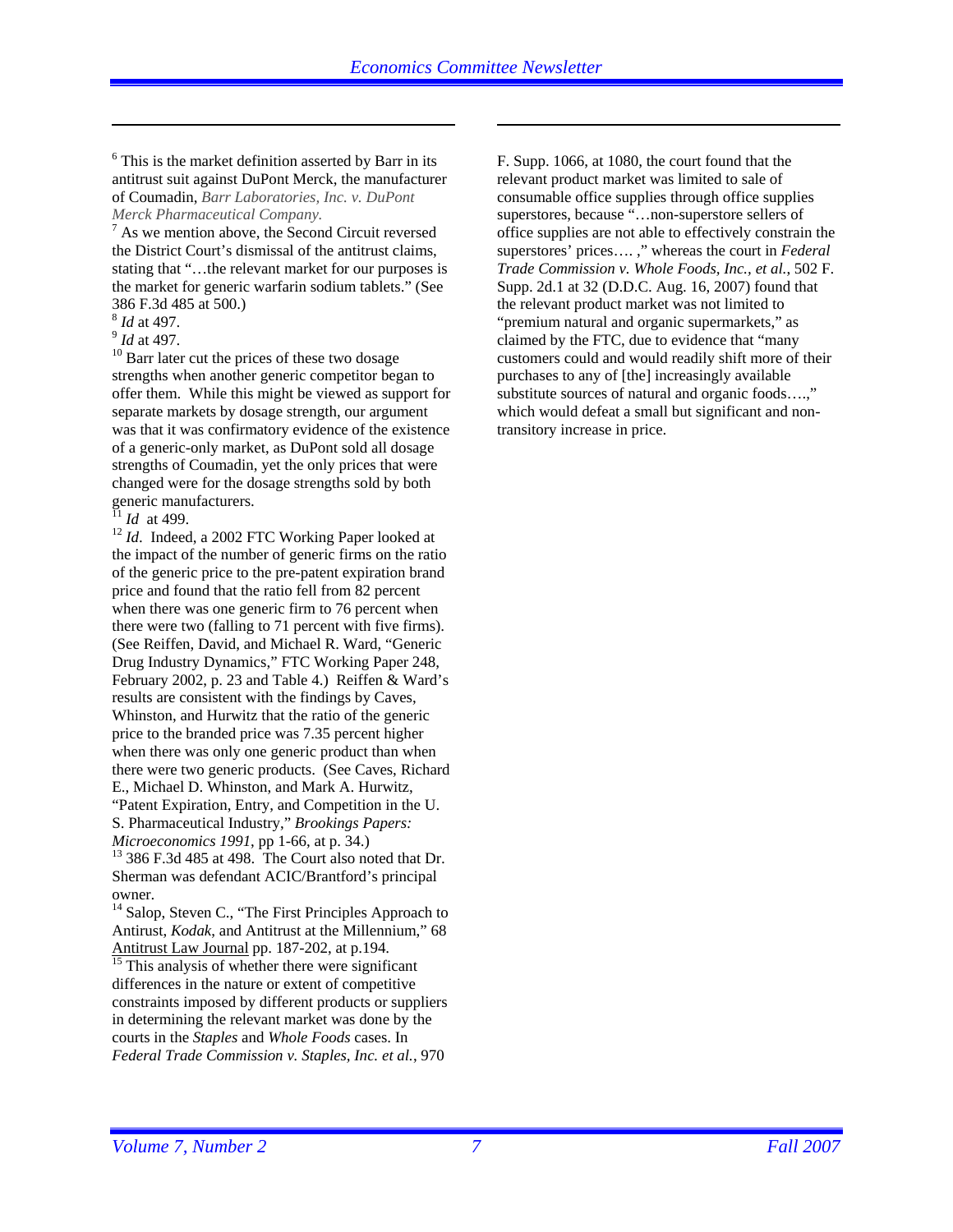## **As Congress Responds to Higher Gasoline Prices: Is Tougher Merger Enforcement Really the Answer?**

Thomas Dowell\* *University of Virginia School of Law* 

In May of 2004 the GAO issued a report entitled the *Effects of Mergers and Market Concentration in the U. S. Petroleum Industry*.<sup>1</sup> The report found that oil industry mergers during the 1990s had increased market concentration in the downstream segment of the petroleum market, leading to higher U.S. wholesale gasoline prices. On August 4, 2003, the FTC received an advance copy of the GAO's report. After reviewing it, Chairman Tim Muris wrote a letter to Jim Wells, the Director of the Natural Resources and Environment division of the GAO, outlining several concerns that FTC economists had with the report's methodology and conclusions.<sup>2</sup> In January of 2005, economists from both agencies participated in a conference exploring the techniques used by each side in analyzing the oil industry.3 One important conclusion many participants drew from the conference was the need for additional research to test the validity of models estimating the price effects of oil industry mergers. 4

Despite the uncertainty concerning the results of the GAO study, several members of Congress have used it to advocate for greater restrictions on mergers in the oil industry. During the  $109<sup>th</sup>$  Congress, Sen. Kohl, Sen. Cantwell, and Rep. DeFazio each introduced legislation that would have changed the way section 7 of the Clayton Act applied to oil companies.<sup>5</sup> This year both Sen. Kohl and Rep. DeFazio have reintroduced their bills.

Senator Kohl's bill, S. 878, would amend section 7 so that in any civil case where a plaintiff alleges that an oil industry merger has substantially lessened competition, the burden of proof would be on the oil company to establish by a preponderance of the evidence that the merger would not substantially lessen competition or tend to create a monopoly.<sup>6</sup> In addition, Senator Kohl's bill would call for the FTC and the DOJ, to review and to revise the *Horizontal Merger Guidelines* and the *Non-Horizontal Merger Guidelines* so that they:

(1) specifically address mergers and acquisitions in oil companies and among companies involved in the [oil industry];

(2) ensure that the application of these guidelines will prevent any merger and acquisition in the oil industry, when the effect of such a merger or acquisition may be to substantially lessen competition, or to tend to create a monopoly, and reflect the special conditions prevailing in the oil industry  $\dots$ <sup>7</sup>

Both the FTC and the DOJ would then submit a report to the Judiciary Committee of both the House and Senate about the findings of their review and the substantive changes the agencies made to the guidelines.<sup>8</sup>

Representative DeFazio's bill, H.R. 1500, also advocates shifting the burden of proof for oil companies under section 7. The bill would amend section 7 by preventing any oil industry merger that is unlikely "to result in a net benefit to consumers by maintaining or increasing competition."<sup>9</sup> In addition, the bill would place a mandatory one year moratorium on mergers between oil companies with annual net sales or assets over \$10,000,000. Under Rep. DeFazio's scheme, the Attorney General would be given the authority to waive the moratorium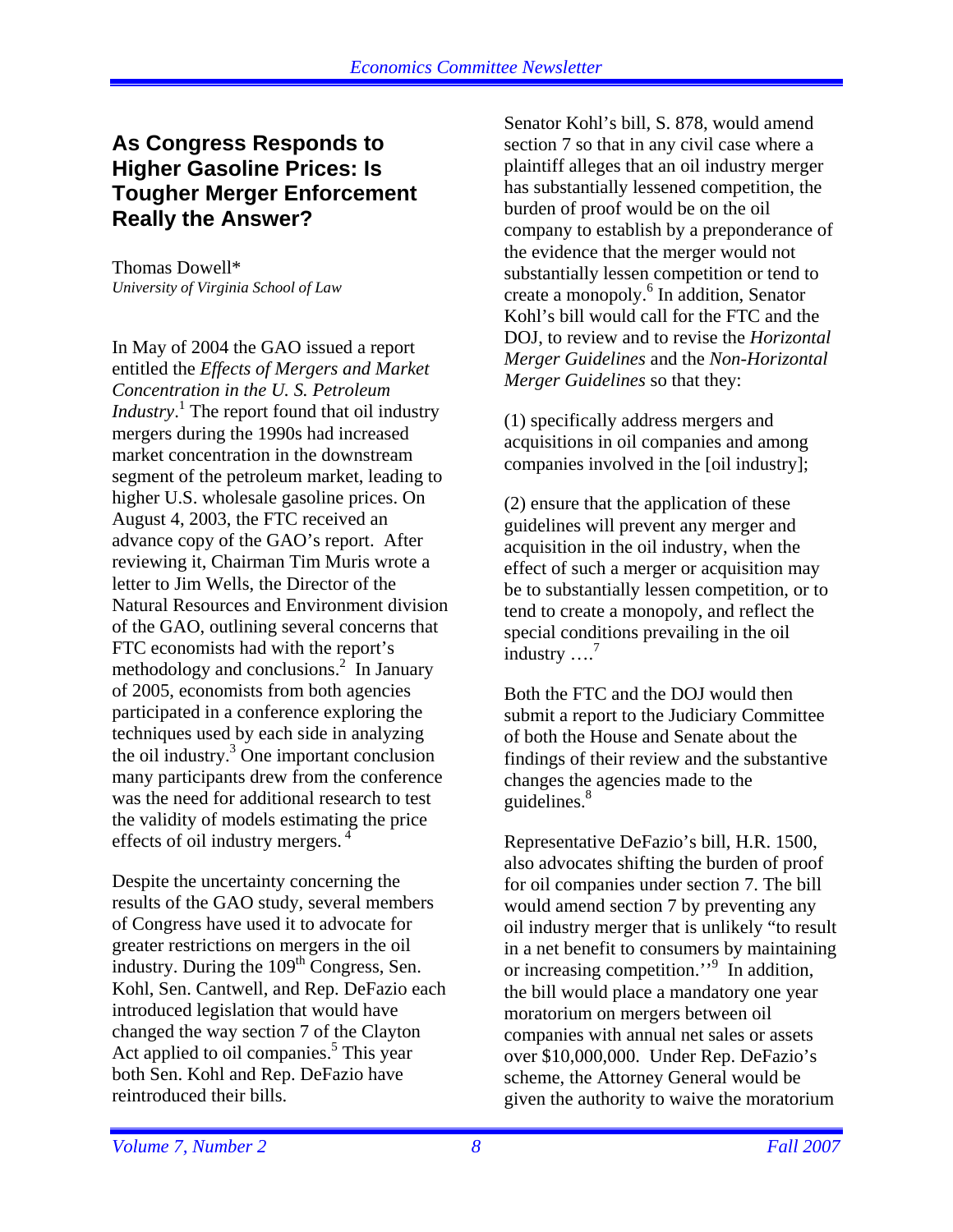for insolvent firms or firms in financial distress. The bill would also call for the creation of a Petroleum Industry Concentration and Market Power Review Commission. The commission would study the nature, extent, and trends of concentration in the oil industry, as well as the effect of concentration on production, prices, and consumers. Additionally, it would study how current law and administrative practices support and encourage concentration.<sup>10</sup>

Considering that it is still unclear how oil industry mergers are impacting gasoline prices, I believe the legislative initiatives introduced by Sen. Kohl and Rep. Defazio are currently unjustifiable. In addition, even if it could be shown conclusively that oil industry mergers were adversely affecting gasoline prices, I believe that neither bill should be supported, because each bill would have unintended negative consequences for the industry and consumers. First, regardless of the modeling technique employed by the GAO and the FTC, both agencies agree that oil industry mergers have not posed a significant threat to competition in the upstream market for oil. $^{11}$  Since both pieces of legislation would change the burden of proof faced by the entire oil industry, they are drafted too broadly. As drafted, both bills would likely harm consumers, because they increase the risk that procompetitive mergers in the upstream market would be blocked or abandoned.

Additionally, Sen. Kohl's bill should not be supported, because it would automatically shift the initial burden of proof from plaintiffs to defendant-oil companies. Under current law, a court presumes that the plaintiff has met his burden of proof under section 7, if he can show that the merger would produce a firm that controls an undue percentage of the relevant market.<sup>12</sup> This

presumption is known as the *Philadelphia National Bank* presumption. Basically, Sen. Kohl's bill would apply the *Philadelphia National Bank* presumption to all oil companies, regardless of market share. The problem with this change is that it would do little to affect the way that mergers of companies with large market shares are reviewed, while increasing the burden faced by companies with small market shares, because mergers of companies with large market shares already fall under this presumption, while mergers of companies with small market shares do not. Therefore, if Sen. Kohl's bill were to become law, the burden faced by oil companies with a large share of the market would remain relatively unchanged, while the burden faced by oil companies with a small market share would increase. This increased burden for oil companies with small market share would make them less competitive relative to oil companies with large market share, because they would now have more difficulty adapting to changes in the market through merger. As a result, overall competition in the market might actually decrease as a result of the bill.

Another problem with Sen. Kohl's bill is that it mandates modifying the *Horizontal Merger Guidelines* and the *Non-Horizontal Merger Guidelines* to reflect the special conditions in the oil industry. The FTC already has some previous experience with industry specific guidelines. During the 1960s the FTC issued industry specific guidelines for the cement, food distribution, grocery products, textile, and dairy industries.13 However, the passage of the Hart-Scott-Rodino Act and the issuance of more general merger guidelines preempted the need for many of these specific guidelines, so they were repealed.<sup>14</sup> During the 1990s, industry specific guidelines reappeared with the issuance of the 1993 Statement of Enforcement Policy in Health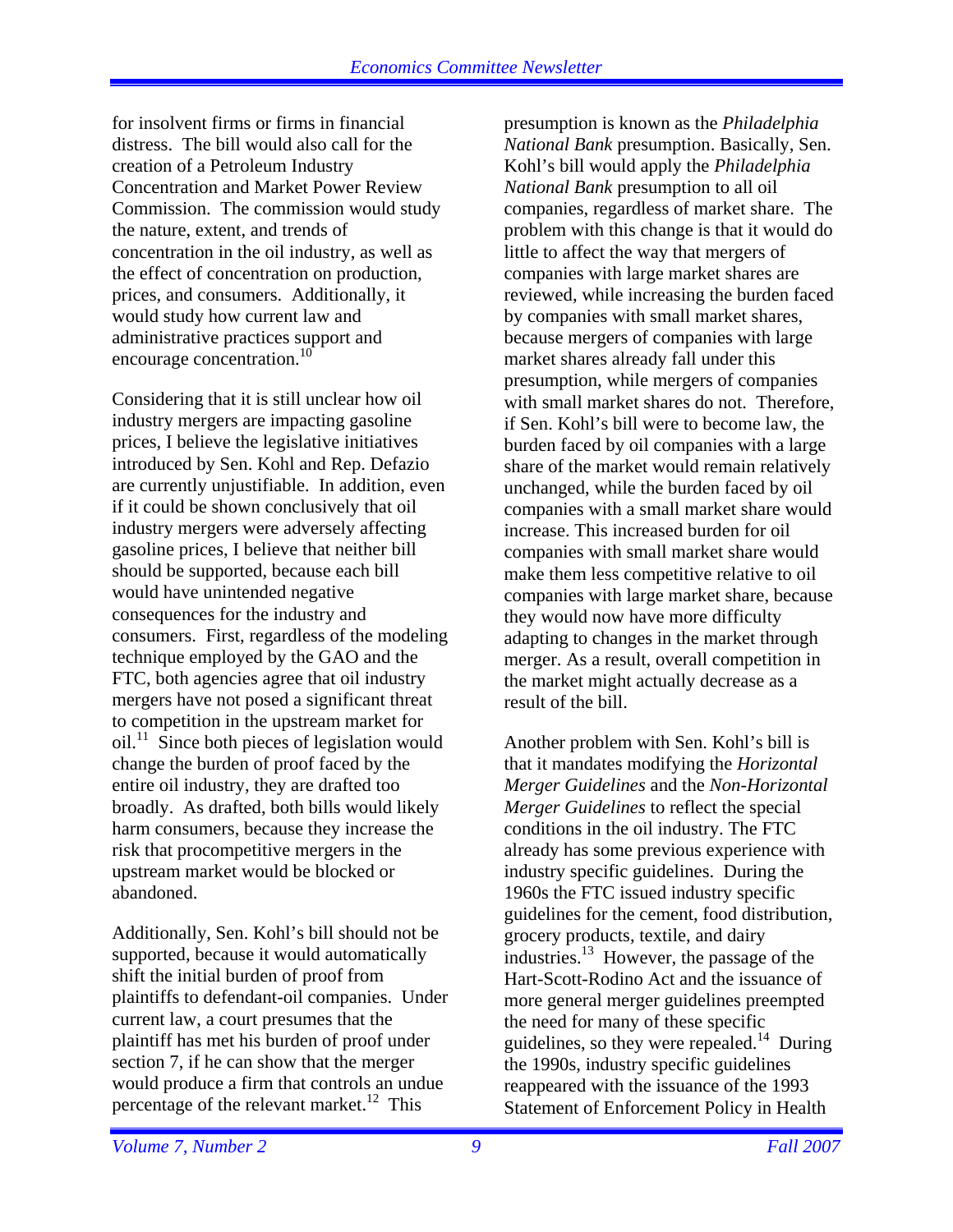Care. The FTC's past experience with industry specific guidelines has revealed two general problems with industry specific guidelines. First, industry specific guidelines increase the incentives for further government regulation. Second, industry specific guidelines cannot adequately keep pace with changes in the industry and have quickly become outdated.<sup>15</sup> These problems can seriously harm consumers by interfering with the efficiency of markets. In the oil merger context there is no justification for taking this risk, because there is simply not enough evidence that the *Horizontal Merger Guidelines* and *Non-Horizontal Merger Guidelines* are providing inadequate protection of competition.

Rep. DeFazio's bill poses its own unique set of problems. When a plaintiff challenges a merger under section 7, his bill would require oil companies to demonstrate that their mergers would create benefits for consumers. Though this standard would protect consumer welfare, it creates an unworkable and ineffective standard, because the only way for oil companies to show that their merger benefits consumers would be to argue that the merger creates efficiencies that could be passed down to consumers. However, courts have shied away from acknowledging efficiency defenses in merger cases, because efficiency claims are usually highly speculative.<sup>16</sup> Furthermore, plaintiffs tend to have trouble challenging efficiency claims because, they lack either the industry knowledge or the inside information necessary to refute the defendants' efficiency claims.<sup>17</sup> Finally, courts generally lack the expertise necessary to weigh the efficiency claims made by either party.<sup>18</sup> Therefore, the standard established by the DeFazio bill would move courts outside of their judicial competencies and encourage decisions based on highly speculative efficiencies analyses.

Another problem with Rep. DeFazio's bill is that it advocates a mortatorium on mergers. This response is clearly overzealous. Even assuming that some mergers create anticompetitive problems, that fact does not justify a ban on all mergers, even if that ban would only last one year. Most mergers are procompetitive. Therefore, it is likely that more consumers would be harmed by banning mergers, than by allowing them. Moratorium is an extreme and unwarranted response to a problem that might not even exist.

After analyzing both bills, it is clear that neither bill provides an appropriate response to rising gasoline prices and that neither bill should be supported. The evidence that mergers in the oil industry have led to price increases is still inconclusive. In addition, both bills are too broadly drafted, because they would affect both unconcentrated and concentrated markets. Furthermore, both bills would create problematic section 7 standards either by harming participants with small market share or creating an immeasurable evidentiary burden. Finally, both bills would lock regulators into an overly rigid regulatory scheme, through either a set of inflexible industry specific guidelines or an unavoidable merger moratorium.

If either bill were to pass, it would likely have a negative impact on consumers, because it would make it more difficult for oil companies to adjust rapidly to changing market conditions. Instead of introducing legislation that is of dubious necessity and effectiveness, Congress should encourage increased research into the operation of oil markets, so that agencies, such as the GAO and the FTC can develop the econometric tools necessary to analyze these complex markets. Until more is known about how mergers affect oil markets, it is impossible to design legislation that will promote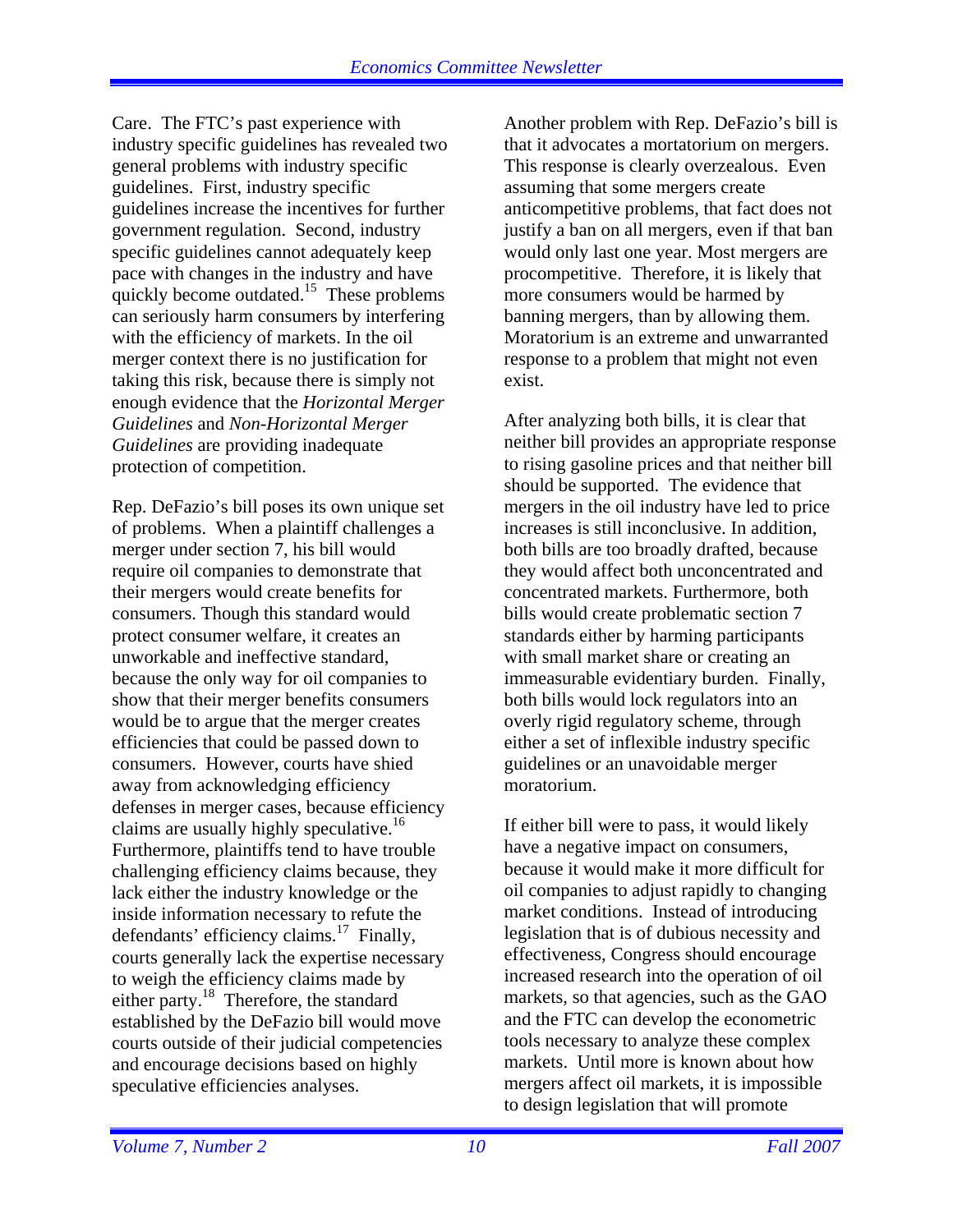consumer welfare. By making aggressive legislation before it is clear that there is a need for it, legislators run the risk of harming the very consumers they are trying to protect.

 $\overline{a}$ 

 $^{18}$  Id.

 $\overline{a}$ 

<sup>\*</sup> I would like to thank Larry Fullerton, who provided guidance in the writing of this article. This paper reflects solely the views of the author. <sup>1</sup> Government Accountability Office, Effects of Mergers and Market Concentration in the U. S. Petroleum Industry (2004) [hereinafter GAO Report]. <sup>2</sup> Letter from Timothy J. Muris, Chairman, Federal Trade Commission, to James Wells, Director of Natural Resources & Environment, General Accounting Office 1-2 (Aug. 25, 2003). <sup>3</sup> Federal Trade Commission, Estimating the Price Effects of Merger and Concentration in the Petroleum Industry: An Evaluation of Recent Learning (Jan. 14, 2005). <sup>4</sup> Luke M. Froeb et al., Economics at the FTC: Cases and Research, with Focus on Petroleum, 27 Rev. of Indus. Org. 227 (2005).  $5$  S. 2854, 109<sup>th</sup> Cong. §3 (2006); S. 2829, 109<sup>th</sup> Cong. §212 (2006); H.R. 3544, 109<sup>th</sup> Cong. §9 (2006).  $^{6}$  S. 878, 110<sup>th</sup> Cong. §3 (2007).<br><sup>7</sup> S. 878, 110<sup>th</sup> Cong. §4(e) (2000)  $\frac{7}{5}$  S. 878, 110<sup>th</sup> Cong. §4(a) (2007).  $S^8$  S. 878, 110<sup>th</sup> Cong. §4(d) (2007).<br><sup>9</sup> H.R. 1500, 110<sup>th</sup> Cong. §7 (2007). <sup>10</sup> H.R. 1500, 110<sup>th</sup> Cong. §8 (2007). <sup>11</sup> GAO Report, *supra* note 1, at 44; FEDERAL TRADE COMMISSION, THE PETROLEUM INDUSTRY: MERGERS, STRUCTURAL CHANGE, AND ANTITRUST ENFORCEMENT (2004), *available at*  http://www.ftc.gov/os/2004/08/040813mergersinpetr olberpt.pdf. 12 United States v. Philadelphia Nat'l Bank, 374 U.S. 321, 363 (1963). <sup>13</sup> Hillary Greene, Agency Character and the Character of Agency Guidelines: An Historical and Institutional Perspective, 72 Antitrust L.J. 1039, 1043 (2005).<br> $^{14}$  *Id.* at 1045, n. 27 <sup>15</sup> *Id.* at 1054.<br><sup>16</sup> *See* FTC v. University Health, 938 F.2d 1206, 1222-4; *See also* Timothy Muris, *The Government and Merger Efficiencies: Still Hostile After All These Years*,7 Geo. Mason L. Rev. 729, 730 (1999). 17 *Id*.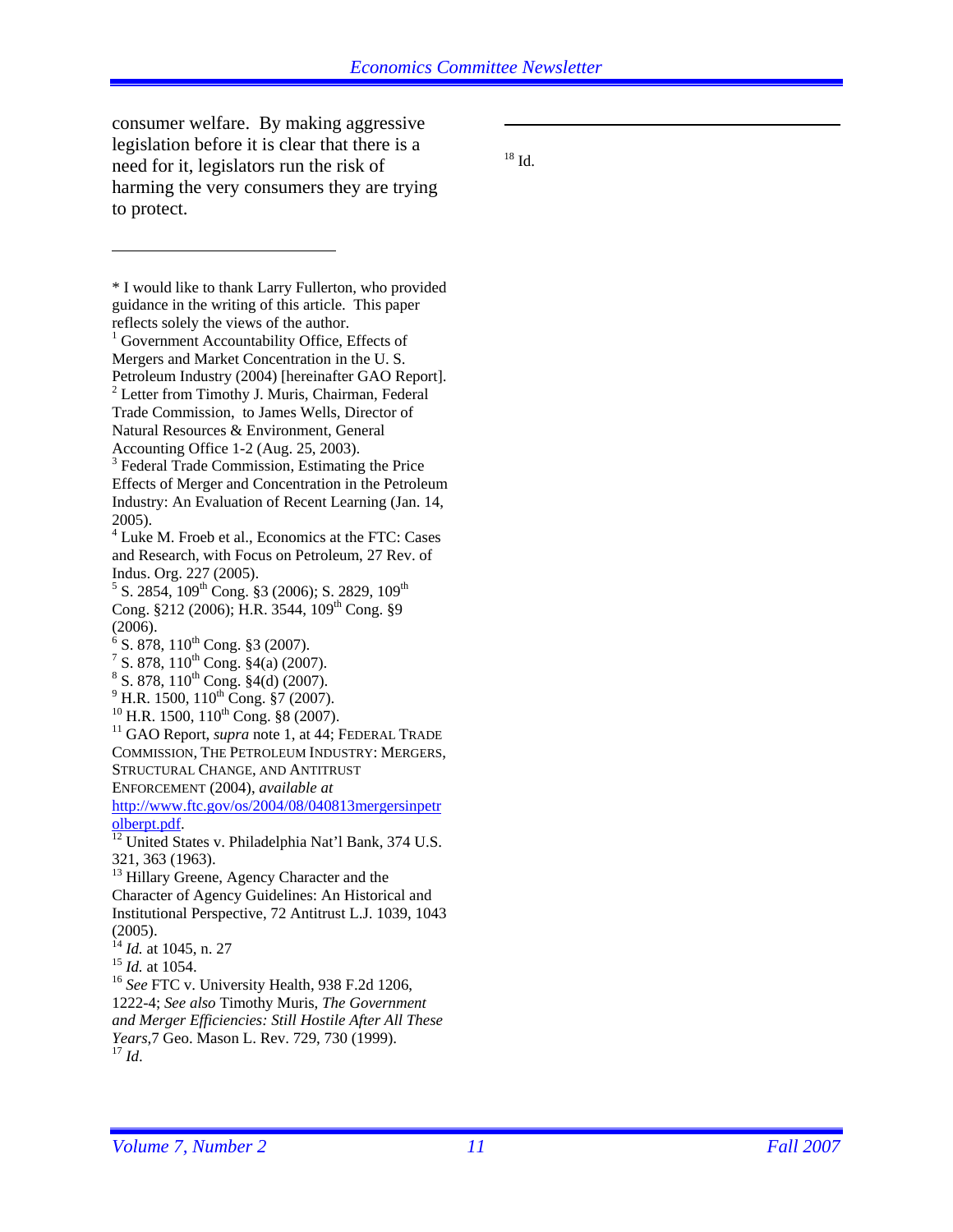## **"Unprofessional" Economic Testimony: Why It Is a Problem and How Technical Advisors Can Help**

Jonathan Tomlin *LECG Corporation*  and David Cooper *20/20 Business Vision* 

Economic experts should strive to present testimony that is independent, well supported, and free of bias. However, as most of the economists recently surveyed by the Economic Evidence Task Force of the ABA's Antitrust Section recognized, economic testimony that is "baseless or intentionally misleading" sometimes occurs in antitrust litigation.<sup>1</sup> Such testimony will typically be biased in favor of the litigant retaining the expert providing it. Legal practitioners and scholars have recognized the existence of biased (or, following language used by the Task Force, "unprofessional") testimony for decades, if not centuries. $2$ 

The occurrence of unprofessional economic testimony begs two fundamental questions. First, does unprofessional testimony lead to biased judicial outcomes? Second, if it does lead to biased judicial outcomes, how can it be minimized? As we explain below, unprofessional economic testimony can lead to biased judicial outcomes and a tendency toward excessive damages awards. As we also explain, if judges make greater use of technical advisors, improved economic testimony can be obtained with little cost.

#### **The Effects of "Unprofessional" Economic Testimony on Judicial Outcomes**

Although unprofessional expert testimony can certainly arise in many types of litigation, for purposes of this article, we focus on expert testimony in antitrust litigation. Unprofessional testimony in antitrust litigation can be particularly troublesome due to the often complex economic arguments and calculations involved and the often large damages at stake (including the possibility of treble damages). Unprofessional economic expert testimony in antitrust litigation can impact judicial decisions regarding liability, damages, or both.

With regard to antitrust liability, it is quite clear that unprofessional testimony can lead to inaccurate judicial decisions. This follows from two important facts. First, judges and juries do not always have sufficient information to distinguish perfectly between unbiased and biased testimony. Second, economic expert testimony impacts judicial decisions.<sup>3</sup> With regard to damages, however, the issue is more complex. One may appropriately wonder whether biased expert testimony on damages by plaintiff and defendant experts may simply "cancel out," with an appropriate damages award being reached on average (either in an individual case or averaged across cases). $4$  In fact, such an outcome is highly unlikely.

Two fundamental asymmetries in the extent to which plaintiff and defendant experts may submit unprofessional testimony prevent a reasonable expectation that appropriate damage awards will be reached by some sort of judicial averaging of biased opinions. First, the amount by which antitrust damages proffered by the plaintiff's expert may exceed actual damages is theoretically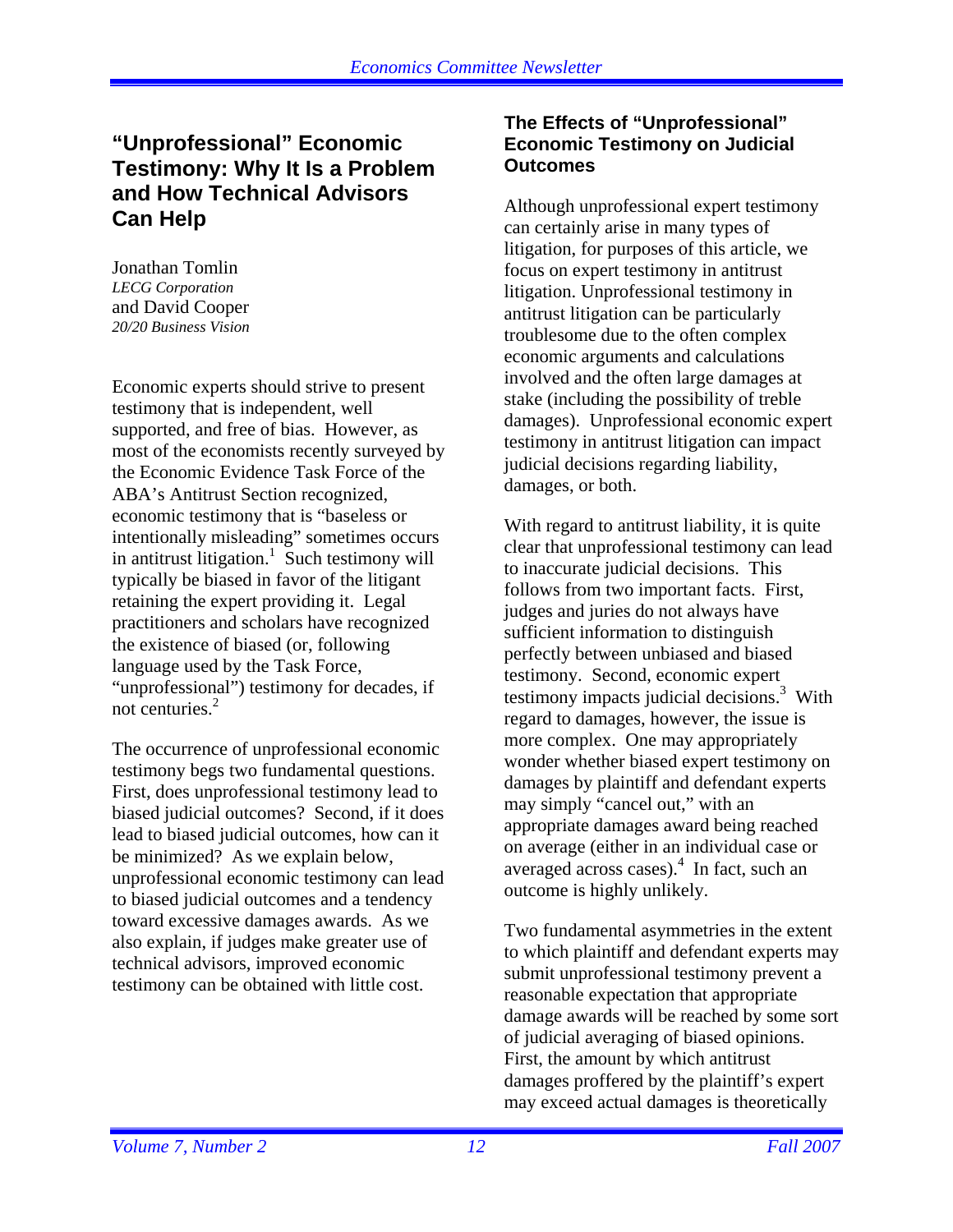unlimited, while the potential bias in a defendant expert's proffered damages is truncated at zero (i.e., the defendant cannot ask for negative damages). This asymmetry tends to lead to excessive damages (i.e., biased toward the damages proffered by the plaintiff's expert) when experts act unprofessionally. Second, the Federal Rules of Civil Procedure often lead to a defendant's expert providing her report after the report of the plaintiff's expert has been provided.<sup>5</sup> This can provide a defendant's expert who is acting unprofessionally with what game theorists call a "second mover advantage." Other things being equal, this asymmetry, resulting from the chronological order in which experts submit their reports, puts a downward bias on expected damages when experts act unprofessionally.<sup>6</sup>

As can be shown in a formal framework, these two asymmetries, when combined, can produce either excessive or insufficient damages awards (and therefore settlements) depending on which effect dominates.<sup>7</sup> The tendency for inaccurate damages awards and settlements (and the impact on liability decisions) resulting from unprofessional testimony makes the existence of such testimony a legitimate and important concern.

#### **How Court-Appointed Technical Advisors Can Help**

In the federal court system, court-appointed experts fall into three primary categories - "special masters" appointed under Rule 53 of the Federal Rules of Civil Procedure, testifying experts appointed under Rule 706 of the Federal Rules of Evidence, and technical advisors appointed under the court's inherent powers. Special masters are often appointed by the court to expedite cases and assist in the discovery process.<sup>8</sup> Rule 706 court-appointed experts may testify in court or present written findings

and are subject to cross examination.<sup>9</sup> Court-appointed technical advisors provide advice and guidance to a judge and, although they may present testimony, there is no inherent requirement for testimony or cross examination.10

In the law review literature, greater use of court-appointed experts in various forms has often been prescribed as a remedy to the malady of unprofessional expert testimony. $11$  This was also the "favorite" remedial solution of the economists surveyed" by the Task Force.<sup>12</sup> Yet, the Task Force (like the law review literature preceding it) was unable to reach consensus on whether or not greater use should be made of court-appointed experts and the appropriate circumstances for their use. This is unfortunate.

More frequent court appointment of experts acting in the specific role of technical advisors providing guidance to the court in its decision on whether or not to exclude expert testimony as "unreliable" under Rule 702 of the Federal Rules of Evidence (often called "*Daubert*" based on the Supreme Court decision<sup>13</sup>) can significantly improve economic testimony in antitrust cases (and, indeed, can improve expert testimony more generally). It can accomplish this by increasing the likelihood that biased testimony will be excluded, which will, in turn, lower the expected "return" to litigants of retaining experts who act unprofessionally. This reduced return to unprofessional testimony would reduce its occurrence as litigants would often find it contrary to their own best interests to retain experts inclined to proffer such testimony. For example, exclusion of the testimony of the plaintiff's damages expert has often led to an outcome in which the plaintiff has not obtained any damages. $14$  Because of this, a plaintiff involved in a case in which there is a substantial likelihood that a judge will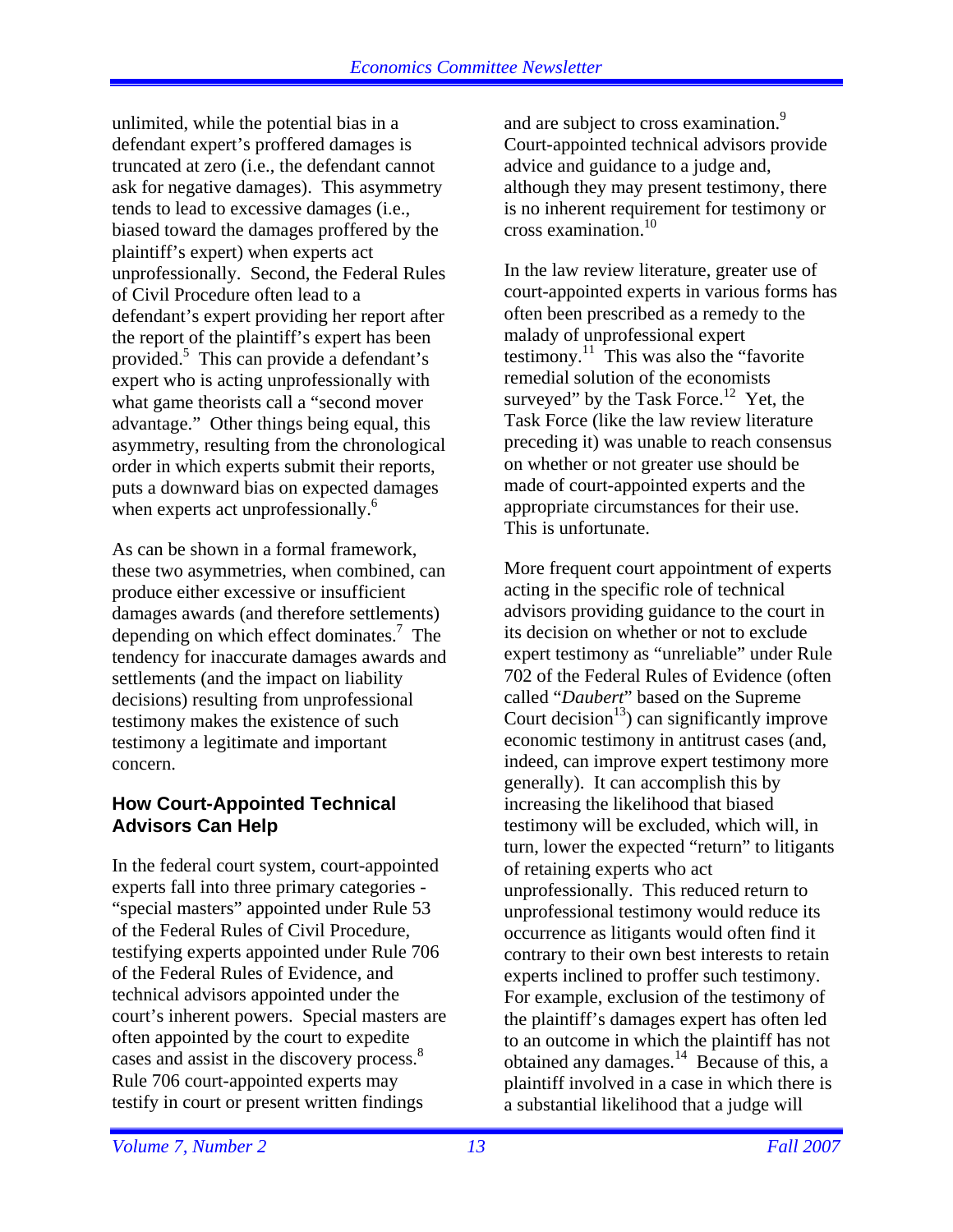exclude unprofessional testimony will be deterred from retaining an expert who will provide such testimony.15 Greater use of technical advisors can increase the likelihood that unprofessional testimony will be excluded by improving a judge's understanding of complex economic arguments.

Economic expert testimony can often involve complex techniques like multiple regression analysis and a judge not trained in these techniques may have difficulty comprehending them. This is especially true in antitrust cases. Because of this, it is unreasonable to expect that judges will consistently exclude unprofessional economic testimony in the absence of sound guidance on the reliability of the economic techniques being utilized. A technical advisor, however, can provide an explanation to a judge on the reliability of economic techniques utilized, including how those techniques and their application comport with the existing economic literature. Moreover, a technical advisor can provide a resource for the judge to ask whatever questions she deems necessary to understand the economic testimony being presented and be confident in her decision regarding potential exclusion of any testimony. Technical advisors have been used in healthcare litigation to help a judge evaluate the reliability of expert testimony on the health effects of silicon breast implants.16 Judges could use technical advisors in evaluating antitrust economic testimony in much the same way.

The benefits of a court-appointed technical advisor used in this way comes with little or none of the costs that have often been associated with court-appointed experts and which have caused judicial reluctance to make such appointments.<sup>17</sup> One concern is that a court-appointed expert may exert too much influence on the judge or jury in a

legal system that relies on the adversarial process, in which lawyers choose their expert and present their arguments to enable a jury to make an informed decision on its own. <sup>18</sup> However, because the threat of appointment alone can lead to better testimony and better judicial outcomes, there should be little concern with interference with the adversarial process. Moreover, technical advisors do not have to testify before a jury, and there should therefore be little concern that they exert excessive influence on jury decisions.

Another concern associated with courtappointed experts is their cost.<sup>19</sup> However, many of the benefits of appointing technical advisors will come from the deterrent effect. In other words, judges who establish a reputation for appointing technical advisors in the appropriate circumstances will find that they often will not have to make such an appointment (and therefore the litigants will not have to incur the cost of a technical advisor). Moreover, an appropriately trained and experienced economist can usually uncover unsound economics in the litigation context simply by reviewing the expert reports that have been submitted (and perhaps deposition testimony and supporting documents).

Another concern that has been raised is that court-appointed experts, like experts retained by the litigants, often have previously formed opinions on issues that may be in dispute and therefore cannot be truly neutral. In the antitrust context, Judge Posner has referred to economic experts often falling into the camps of antitrust "doves" or "hawks."<sup>20</sup> However, technical advisors used in the context of informing judges in *Daubert* decisions would be focused on assessing whether or not economic testimony is based on fundamentally sound economic reasoning and analysis. A well trained economist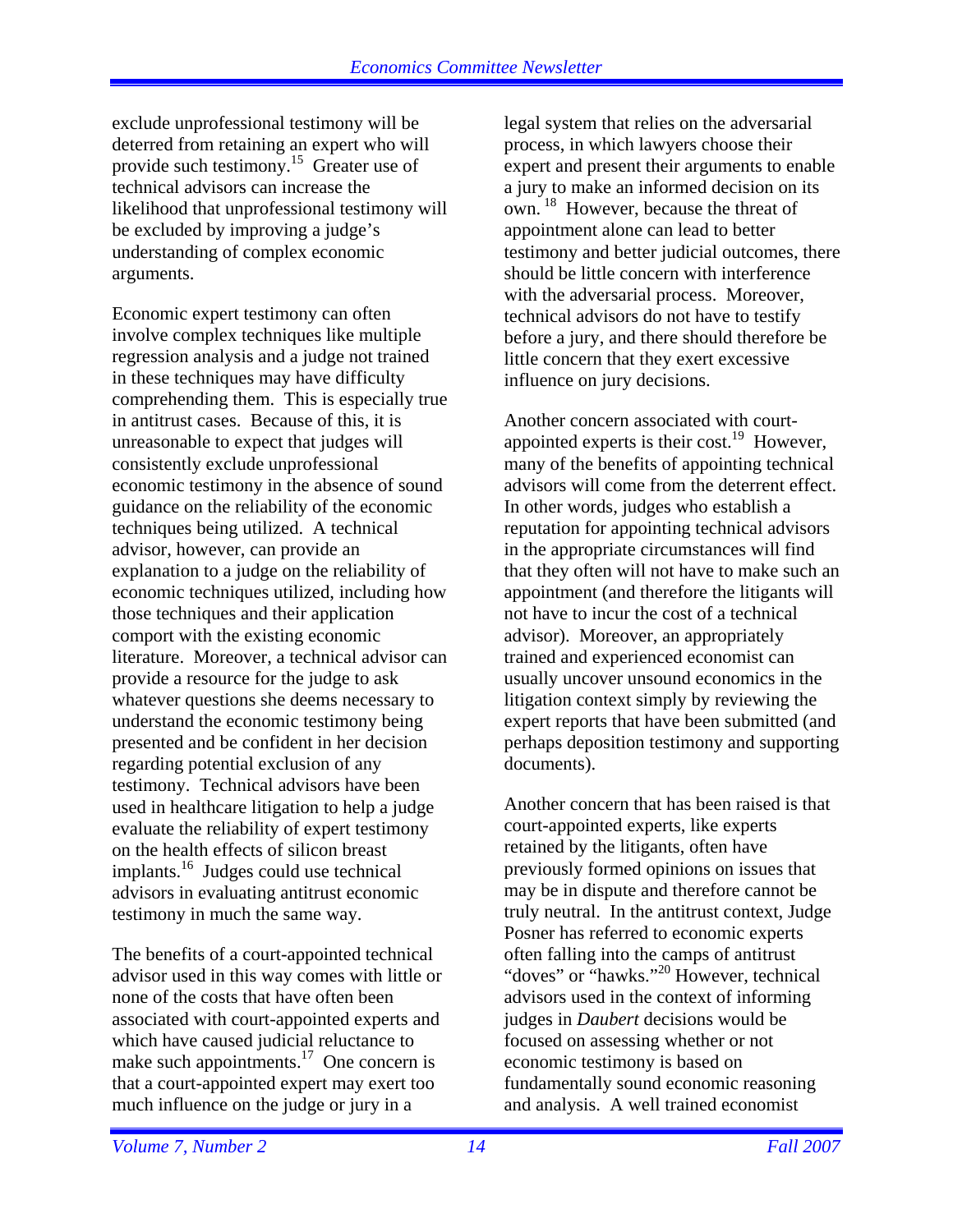should recognize fundamentally unsound economics regardless of any proclivity toward being an antitrust "dove" or "hawk." Although a judge appointing a technical advisor should certainly attempt to avoid appointing an expert who may appear to lack neutrality on an important issue in contention, the focus on sound economics should attenuate the concern over previously formed opinions unduly influencing the opinions of court-appointed experts.

#### **Conclusion**

The recently convened Economic Evidence Task Force of the ABA's Antitrust Section expressed a well-founded concern that economic expert testimony can sometimes be unprofessional. Such testimony tends to lead to inaccurate judicial decisions. While it would not eliminate all unprofessional testimony, greater use of technical advisors in combination with the threat of exclusion would lead to better economic testimony and improved judicial outcomes in antitrust cases (and, indeed, in cases involving economic and other testimony more broadly). Moreover, the benefits of technical advisors would be associated with little cost. Hopefully, judges will begin to make greater use of technical advisors in assisting them in the *Daubert* process, and lawyers, when concerned with unprofessional testimony by an opposing party's expert, will begin to propose their use.

<sup>2</sup> *See, e.g*., John H. Langbein, *The German Advantage in Civil Procedure*, University of Chicago Law Review, 52 U. Chi. L. Rev. 823, (1985).

<sup>3</sup> *See, e.g.,* Allan Raitz, Edith Greene, Jane Goodman, & Elizabeth F. Loftus, *Determining Damages: The Influence of Expert Testimony on Jurors' Decision Making*, Law and Human Behavior, 14, 385-395, 1990; Edith Greene, Cheryl Downey, Jane Goodman-Delahunty, *Juror Decisions About Damages in Employment Discrimination Cases*, Behav. Sci. Law 17: 107-121 (1999).

<sup>4</sup> For an example of an economic model showing a "split the difference" outcome like this *see* Luke Froeb & Bruce H. Kobayashi, *Evidence Production in Adversarial vs. Inquisitorial Regimes,* Economics Letters, 70 (2), (2001), 267-272. 5 Fed. R. Civ. P. 26.

<sup>6</sup> Upon seeing the plaintiff's expert provide unbiased and accurate damages testimony, an ethically challenged defendant's expert may choose to exploit the situation by providing unprofessional testimony that damages are well below actual damages. *See*, Jonathan Tomlin & David Cooper, *Expert Witnesses, Technical Advisors, and the Determination of Damages*, working paper, July 2007, available on the Social Science Research Network at

http://papers.ssrn.com/soL3/papers.cfm?abstract\_id= 902434.

 $7$  Tomlin & Cooper *id*. In this context, we mean that damages awards are excessive or insufficient relative to the true level of damages, not to any measure of damages that may promote optimal deterrence of antitrust violations.

<sup>9</sup> Fed. R. Evid. 706. See, also, Joe S. Cecil and Thomas E. Willging, Accepting Daubert's Invitation: Defining a Role for Court-Appointed Experts in Assessing Scientific Validity, 43 Emory L.J. 995 Summer (1994).<br><sup>10</sup> Cecil & Willging, *id.*, at 1002.

 $\overline{a}$ 

<sup>&</sup>lt;sup>1</sup> Final Report of the Economic Evidence Task Force dated August 1, 2006. The Economic Evidence Task Force was comprised of lawyers, antitrust economists, and a federal judge assembled in 2005 by the ABA's Antitrust Section for the purpose of "examining the role and effectiveness of economic evidence in antitrust proceedings."

<sup>&</sup>lt;sup>8</sup> See, e.g., Sofia Adrogue & Alan Ratliff, The Independent Expert Evolution: From the "Path of Least Resistance to the "Road Less Traveled?," 34 Tex. Tech L. Rev. 843, 885 (2003).

<sup>&</sup>lt;sup>11</sup> See, e.g., Adrogue & Ratliff, *supra* note 8; G. Michael Fenner, *The Daubert Handbook: The Case, Its Essential Dilemma, and its Progeny*, 29 Creighton L Rev. 939 (1996); Timothy Hillman, *Using Court-Appointed Experts*, New England Law Review, Vol. 36:3, 587, 2002; Lewis A. Kaplan, *2005 Milton Handler Antitrust Review: Experts in the Courthouse: Problems and Opportunities*, Colum.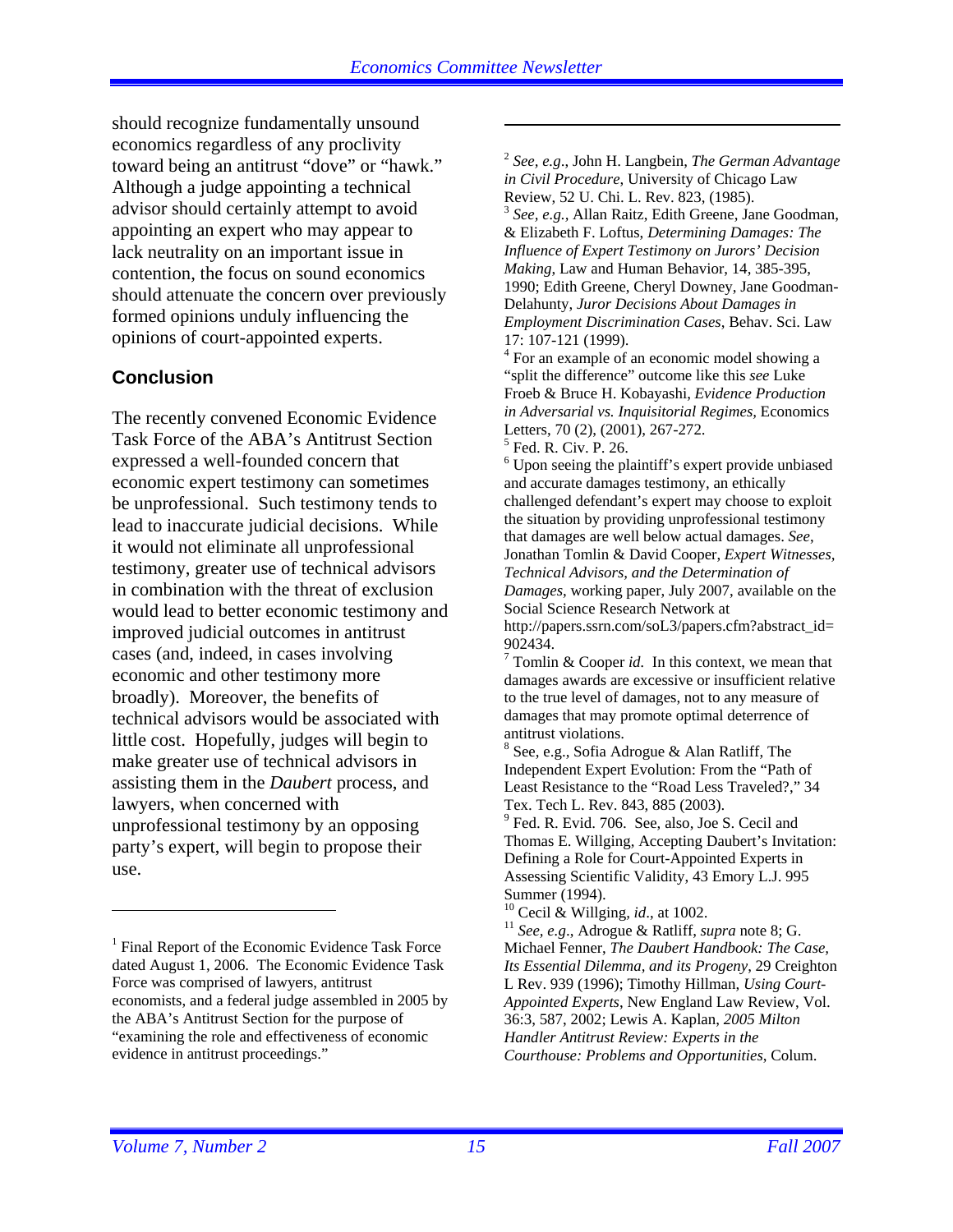Bus. L. Rev. 247 (2006); Joseph Sanders, *From Science to Evidence: The Testimony on Causation in the Bendectin Cases*, 46 Stan. L. Rev. 1 (1993); Brian Huseman, Note, *Taylor v. State, Rule 709, and the DNA Database: Future Directions in DNA Evidence*, 22 Okla. City U.L. Rev. 397 (1997); Jay Lazo, Comment, *True or False: Expert Testimony or Refused Memory*, 28 Loy. L.A. L. Rev. 1345 (1995); Michael C. Polentz, Comment, *Post-Daubert Confusion with Expert Testimony*, 36 Santa Clara L. Rev. 1187 (1996); Developments in the Law, *Confronting the New Challenges of Scientific Evidence*, Harv. L. Rev. 1481 (1995); Note, *Improving Judicial Gatekeeping: Technical Advisors and Scientific Evidence,* 110 Harv. L. Rev. 941 (1997).

 $\overline{a}$ 

<sup>12</sup> Final Report of Economic Evidence Task Force dated August 1, 2006, p. 8.

<sup>13</sup> Daubert v. Merrell Dow Pharmaceuticals, Inc., 509 U.S. 579 (1993).

<sup>14</sup> *See, e.g.*, Zenith Elecs. Corp. v. WH-TV Broad. Corp., 395 F.3d 416 (7th Cir.), *cert. denied*, 125 S. Ct. 2978 (2005); Storage Tech. Corp. v. Cisco Sys., Inc., 395 F.3d 921 (8th Cir. 2005); Group Health Plan, Inc. v. Philip Morris USA, Inc., 344 F.3d (8th Cir. 2003); Lifewise Master Funding v. Telebank, 374 F.3d 917 (10th Cir. 2004); Lantec, Inc. v. Novell, Inc., 306 F.3d 1003 (10th Cir. 2004).

<sup>15</sup> Greater risk of exclusion may also impact the availability of witnesses willing to offer biased testimony due to the risk of harm to reputation from exclusion. However, what, if any effect, this deterrent effect on witnesses by itself would have on litigation outcomes is unclear if litigants and their attorneys, through the witness selection process, may select witnesses who they believe will maximize their own expected litigation outcomes.

<sup>16</sup> Hall v. Baxter Healthcare Corp., 947 F. Supp. 1387 (D. Or. 1996).

 $17$  For example, only 20% of federal district court judges surveyed in 1988 responded that they had used a court appointed expert on one or more occasions. *See*, Cecil & Willging *supra* note 9. 18 *See, e.g*., Cecil & Willging *supra* note 9 at 1018; Ratliff & Androgue *supra* note 8 at 886.

<sup>19</sup> *See, e.g.,* Final Report of Economic Evidence Task Force, *supra* note 1 at 9.

<sup>20</sup> Richard A. Posner, *The Law and Economics of the Economic Expert Witness*, Journal of Economic Perspectives, Spring 1999, Volume 13, Number 2.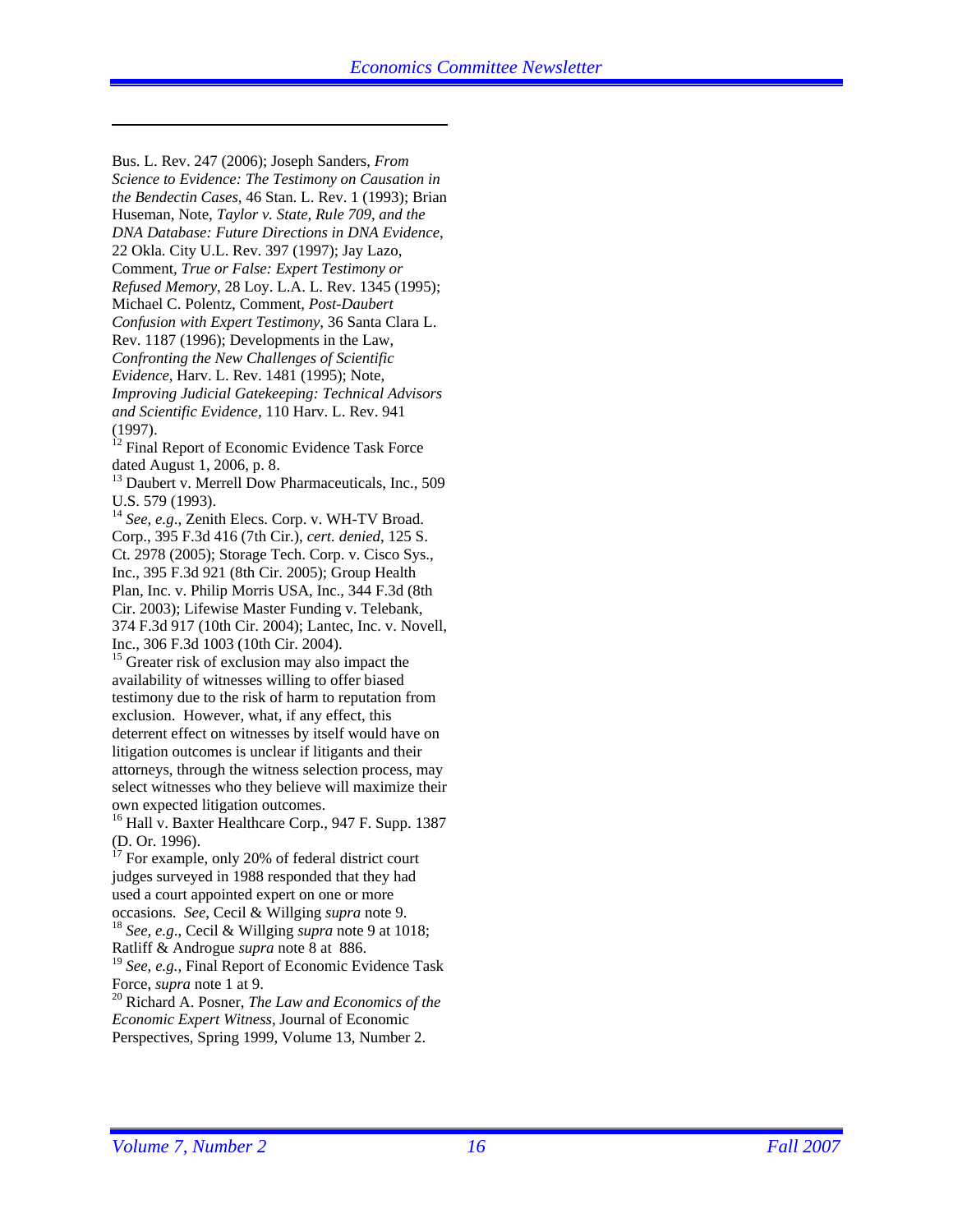## **The RPM Controversy: Dr. Miles, Leegin, and Beyond**

Barak Y. Orbach *The University of Arizona, James E. Rogers College of Law*  and Sivan R. Korn *Lewis and Roca, LLP*

#### **Introduction**

George Bernard Shaw enjoyed telling the story of Count Leo Tolstoy to illustrate his argument that the public does not appreciate what it does not pay for. According to the story, Tolstoy put into the public domain the copyrights to his works as a gesture to mankind, unintentionally causing an immediate decline in the sales of his books. $<sup>1</sup>$ </sup> This story captures a common market phenomenon: the demand for certain goods increases with price up to a certain point. $^{2}$ Examples of goods for which demand curves do not slope downward are abundant.<sup>3</sup> High-end fashion manufacturers often adjust prices upward to maintain the luxury status of their brands. For consumers of fashion houses like Louis Vuitton, Burberry, or Miu Miu, high price is part of the product's allure. It confers exclusivity and prestige.<sup>4</sup> In 2002, Tiffany began aggressively raising prices of its profitable silver jewelry lines in order to preserve its image as a high-end, luxury jewelry maker. Tiffany's executives were concerned that the popularity of its inexpensive lines of silver jewelry among middle-class shoppers would alienate its lucrative clientele of wealthy luxury consumers.<sup>5</sup> Wine is another example of a product which demand climbs with its price, up to a certain point. Similarly, some colleges have discovered that they were losing applicants when the tuition was low and attracting more qualified applicants when tuition is high. $^6$ 

Many manufacturers use high prices to acquire and maintain a luxury image, utilizing various business schemes to preserve the high level of their prices and prevent the appearance that their products can be purchased at bargain prices. One of the simplest schemes to accomplish this goal is resale price maintenance ("RPM"). In June 2007, the Supreme Court, divided 5-4, handed down its decision in *Leegin*, 7 reversing the almost century old *per se* prohibition against RPM established by *Dr. Miles* (1911).<sup>8</sup>

 The economic logic of the *per se* illegality of RPM has always been controversial, although the number of *Dr. Miles* supporters has dramatically declined over time. In *Leegin*, the Supreme Court did not declare RPM to be *per se* legal;<sup>9</sup> rather, it held that courts should examine RPM practices under the rule of reason. In this article, we review the RPM controversy, presenting the traditional arguments for and against *per se* illegality of RPM and emphasizing one of the most straightforward motivations for RPM – high prices as a product feature. The latter reason has played a background role in many RPM cases, including *Leegin*, although courts rarely address it directly. The myriad of competitive and anticompetitive effects of RPM suggest that *per se* illegality is indeed an undesirable standard.

## **The Underlying Questions**

The RPM controversy involves one substantive question and two administrative questions. The substantive question is whether RPM is always or almost always anticompetitive and, therefore, should be illegal *per se*. 10 The administrative questions concern the impact of reversing a *per se* rule on business certainty and courts' ability to evaluate the competitive effects of RPM. Dissenting in *Leegin*, Justice Breyer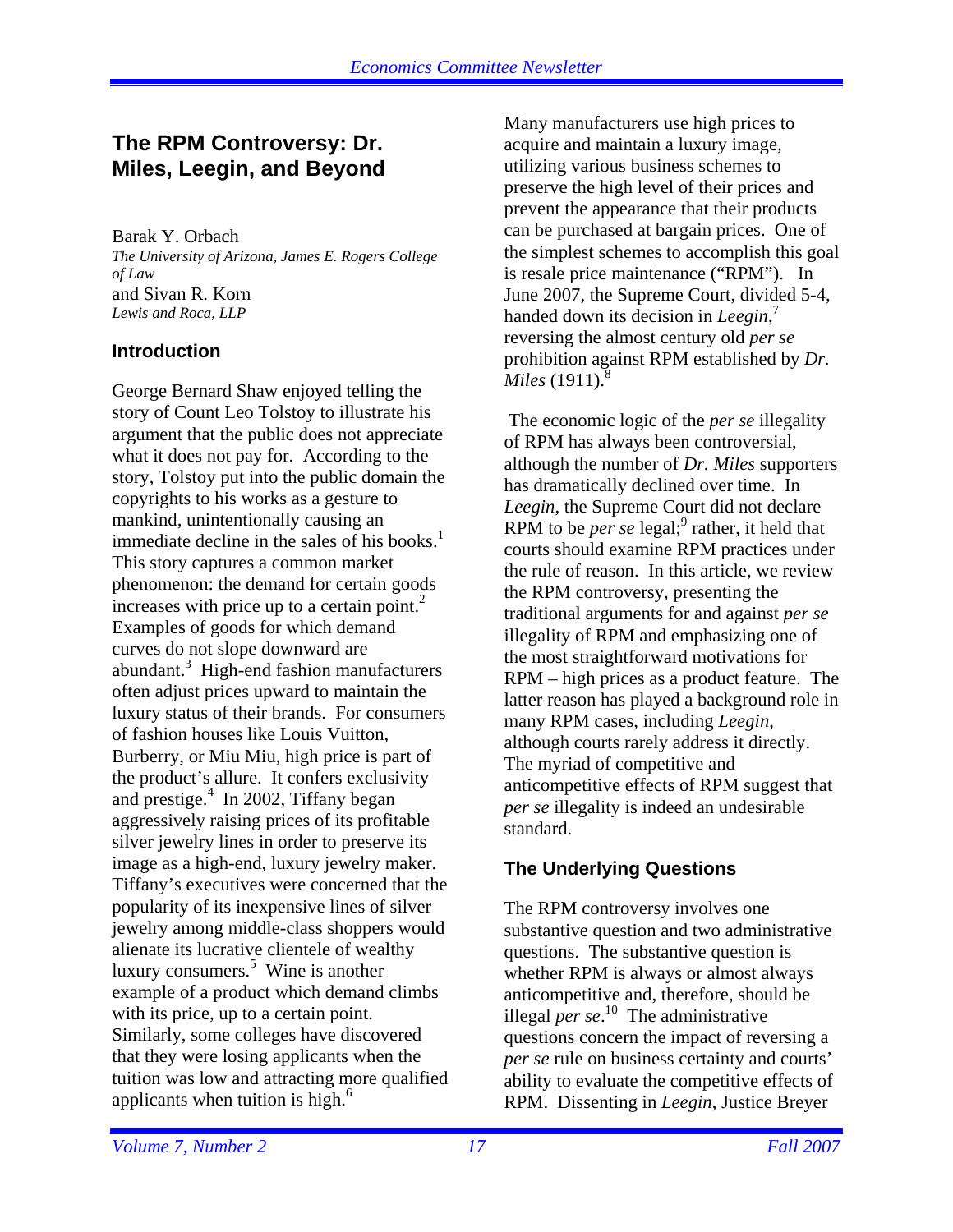attributed weighty significance to the administrative questions. The practical importance of these questions, however, is rather low for three reasons. First, under *Colgate* (1919), manufacturers can effectively dictate minimum prices through unilateral policies. $11$  Second, judicial difficulties in evaluating a particular activity hardly justify outlawing that activity. Last but not least, the assessment of competitive effects of RPM does not pose intellectual challenges that are substantially different from those posed by other practices presently examined under the rule of reason. For these reasons, we examine only the substantive question of whether RPM practices are always or almost always anticompetitive so as to justify a *per se* prohibition.

Four major lines of theories offer justifications for and against *per se* illegality of RPM: conspiracy, free-riding, contractenforcement mechanism, and the productimage theories. We review each line of theories separately, although they may intertwine in reality. Specifically, we argue that the *Leegin* Court missed another opportunity to address the role of RPM as a means to preserve high-prices to maintain brand image.

## **Conspiracy Theories**

Conspiracy theories view RPM as means to facilitate a retailers' or manufacturers' cartel. Proponents of these theories, therefore, argue that RPM should be *per se* illegal.

In its most straightforward form, the conspiracy theory views RPM as a pricefixing tool among retailers, functioning like any horizontal price-fixing arrangement. Under this theory, RPM is the result of retailers' organized pressure on the manufacturer to enforce a retailer cartel. In

such cases, RPM serves the interest of retailers, not those of the manufacturer or consumers. 12 In *Dr. Miles*, the Supreme Court endorsed this theory.<sup>13</sup> That case involved "over four hundred jobbers and wholesalers and twenty-five thousand retail dealers"14 nationwide, figures that rarely support collusion hypotheses. Nevertheless, the record before the Court and additional judicial decisions indicate that the retail druggists indeed colluded to use manufacturers, such as Dr. Miles, as cartel enforcers through RPM.<sup>15</sup>

A second line of "conspiracy" theories warns that dominant retailers may demand RPM to forestall innovation in distribution channels. For example, a brick-and-mortar retailer may demand RPM to prevent efficient online retailers from price competition.16

A third line of conspiracy theories views RPM as serving the manufacturer's interests. One explanation is that RPM facilitates collusion among manufacturers, similar to horizontal price-fixing.<sup>17</sup> In such markets, RPM allegedly eliminates manufacturers' incentives to cut prices to retailers, since such price cutting will result in higher profitability for retailers but no changes in sales volume and lower profits for the pricecutting manufacturer.<sup>18</sup>

Another explanation suggests that manufacturers sometimes engage in RPM to offer dealers high markups as a "payment" for the dealers' willingness not to deal with competing manufacturers.<sup>19</sup>

Proponents of the conspiracy theories point out that, in addition to the standard social costs associated with price fixing, RPM could stimulate wasteful non-price competition in which redundant ancillary services and benefits substitute for low prices.<sup>20</sup>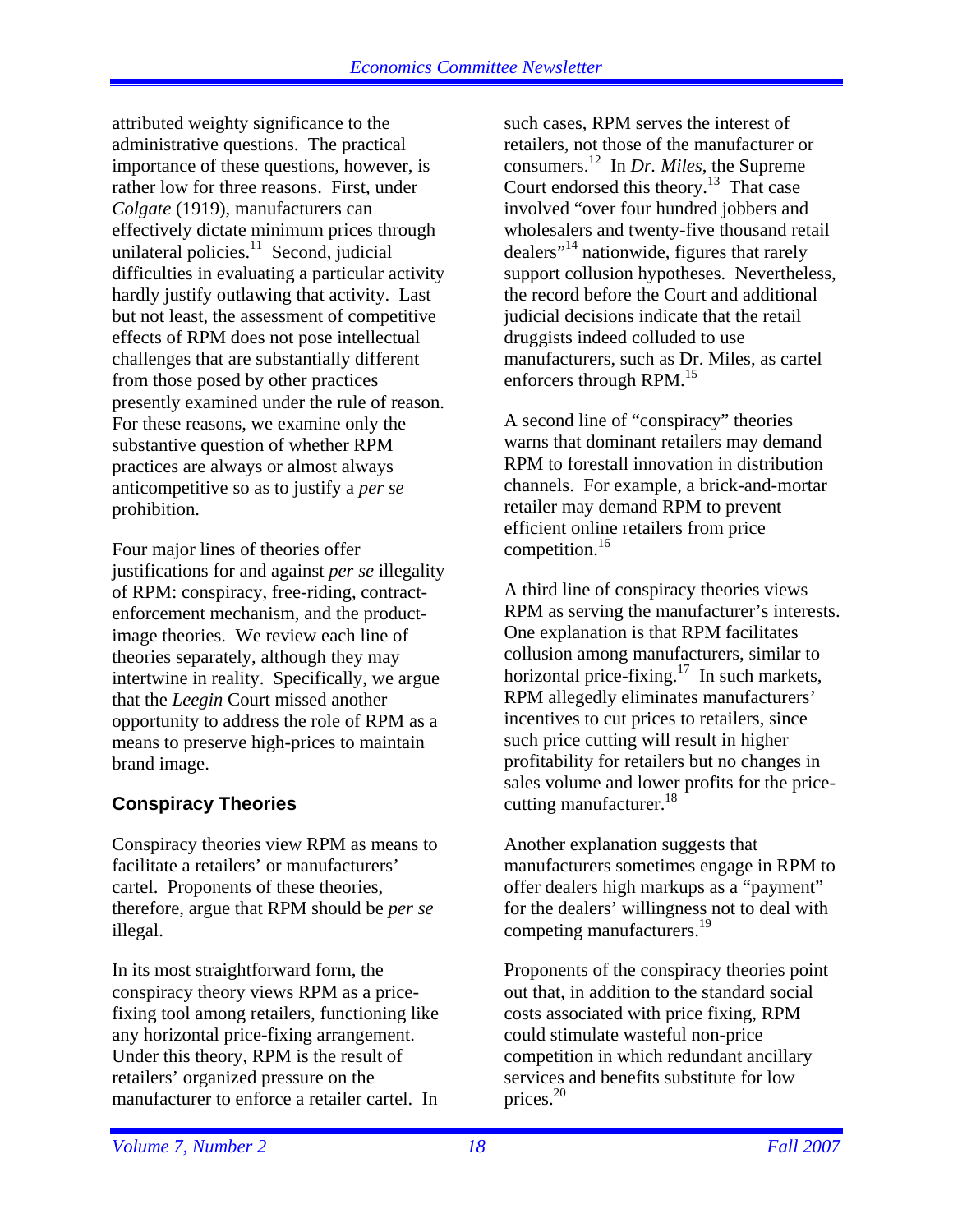#### **Free-Riding Theories**

The non-price competition that "conspiracy theorists" perceive as socially wasteful is for "free-riding theorists" the very justification for RPM. Popularized by Lester Telser, $^{21}$ free-riding theories argue that a manufacturer may engage in RPM only in circumstances where non-price competition among retailers serves its interests better than price competition. The starting point of these theories is that, frequently, ancillary services to consumers, such as in-store services, delivery, credit, repair, advertising, and other promotional activities enhance demand. Such ancillary services, however, are costly and retailers have no guarantee they would result in a sale. A retailer that advertises a product, displays it at its showroom, and employs knowledgeable staff to educate shoppers about it cannot prevent shoppers who use these services to learn about the product from purchasing it at a cheaper price from a retailer that does not provide similar services. This inability to contain ancillary services could motivate some retailers to cut costs by free riding on other retailers' ancillary services and use the cost savings to cut prices. Put simply, the concern is that "[a]bsent vertical price restraints, the retail services that enhance interbrand competition might be underprovided." $^{22}$  In other words, retailers that provide desirable ancillary services lose business to discounters and may have to stop furnishing such costly services. Free-riding theories, therefore, argue that manufacturers engage in RPM to assure the provision of ancillary services that enhance the demand for their products.

A variant of the traditional free-riding theory is the theory that new manufacturers and manufacturers entering new markets use RPM to induce retailers to invest in promoting the product to consumers who are unfamiliar with the brand or the product. $^{23}$ 

Another free-riding explanation suggests that sometimes consumers learn about highquality products from the reputation of retailers that carry such products. Discounters may free ride on the reputation of such retailers, attracting to their stores consumers by selling high-quality products as loss leaders or just at bargain prices. $^{24}$ RPM prevents such free riding.

Courts often reduce free-riding theories to a misleading short sentence: "resale price maintenance can stimulate interbrand competition … by reducing intrabrand competition."<sup>25</sup> As explained above, this statement is somewhat simplistic because, as opposed to certain non-price vertical constraints, RPM substitutes intrabrand price competition for intrabrand non-price competition, at least to some extent.<sup>26</sup>

#### **Theories of Contract-Enforcement Mechanisms**

Benjamin Klein, Keith Leffler, and Kevin Murphy popularized a third line of theories, under which vertical restraints, including RPM, may function as contract enforcement mechanisms.<sup>27</sup> While the conspiracy and free-riding theories attribute normative implications to vertical arrangements, the theories of contract-enforcement are relatively neutral. They suggest that parties may engage in RPM to enforce vertical contractual arrangements. Such arrangements may be competitive or anticompetitive.

For example, the high markup that RPM offers retailers is used to support both conspiracy and free-riding theories. This markup may function as a payment for willingness not to deal with competitors and it may also function as a payment to furnish desirable ancillary services. Theories of contract-enforcement mechanisms can support either interpretation.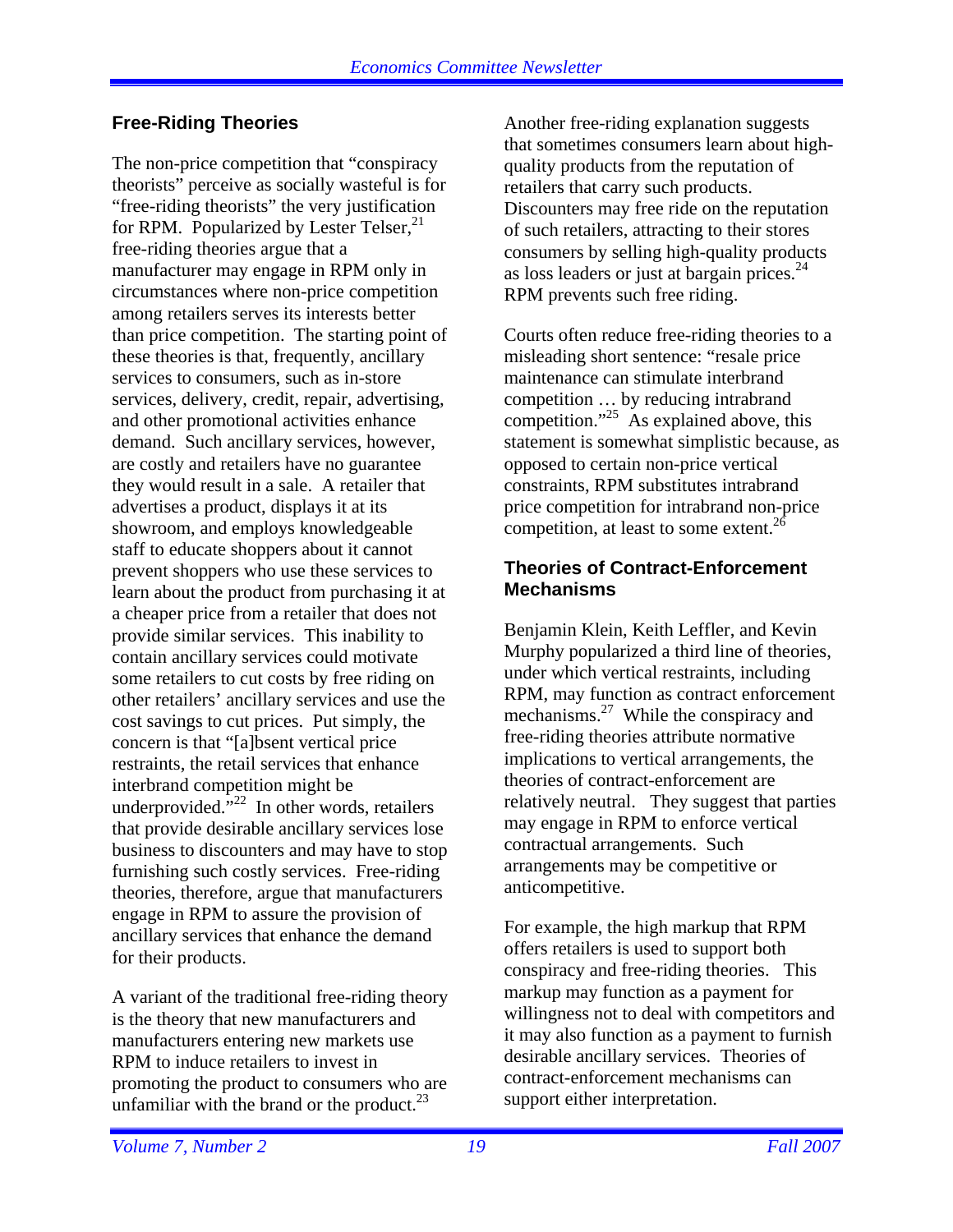Critics of the free-riding theories frequently raise the question of why manufacturers engage in RPM rather than contracting directly for the provision of desirable ancillary services.28 Theories of contractenforcement mechanisms answer this question: RPM saves transaction costs associated with the formation and enforcement of such contracts.

## **Product-Image Theories**

In *Dr. Miles*, one of the manufacturer's arguments was essentially that the discounting retailer used its medicines as loss leaders.29 Manufacturers' objection to the use of their products as loss leaders is presumably puzzling. Loss-leader pricing theoretically should benefit manufacturers, as the retailer's pricing below cost is likely to increase sales volume, while the manufacturer is still paid the full price. Many manufacturers, however, resent the use of their goods as loss-leaders because they believe such use would damage their good's image and, over time, result in decline in demand. RPM is a simple antiloss-leader mechanism.<sup>30</sup> The importance of protecting high prices is particularly important for manufacturers of luxury  $goods.<sup>31</sup>$ 

As the examples at the outset of this article illustrate, luxury goods manufacturers believe that high prices enhance the demand for their products, because in the eyes of their clientele the exclusivity that high prices confer is a desirable product feature. This explanation for RPM is rather straightforward, although generally neglected by courts and the literature.32 Indeed, in *Leegin,* high price was a feature of the defendant's luxury brand (Brighton). One goal of Leegin's RPM policy was to maintain its brand's image and reputation by preventing discounting.33 The *Leegin* Court largely ignored this explanation,

concentrating on Leegin's "free-riding" justification that RPM gave its retailers sufficient margin to provide customers with the services central to its distribution strategy.<sup>34</sup> The Supreme Court refrained from explicitly stating that maintenance of high prices may be a legitimate business strategy.

Furthermore, the facts of *Leegin* demonstrate that luxury manufacturers care not only about the price of their products but also about the exclusive atmosphere that retailers furnish, which supplements the image created by high price. In *Leegin*, the majority and the minority opinions equated "exclusive atmosphere" with the desirable ancillary services that underlie free-riding theories. Despite the similarities, retailers can contain much of the benefits associated with their stores' atmosphere and, therefore, "atmosphere" is more similar to high prices than to desirable ancillary services.

The *Leegin* Court has followed many other courts and much of the RPM literature by generally neglecting the straightforward observation that RPM is one way to preserve a product feature that is important to certain consumers: high prices.

## **Conclusion**

The RPM controversy is almost onehundred-year old, although its practical implications are limited. Under *Colgate*  (1919), manufacturers can refuse to deal with retailers that sell products below suggested prices, thereby effectively forcing retailers not to undercut such minimum prices.

Many RPM theorists insist that their explanations for the practice are conclusive and exclusive and dismiss other explanations. While systematic empirical evidence is not available, anecdotal evidence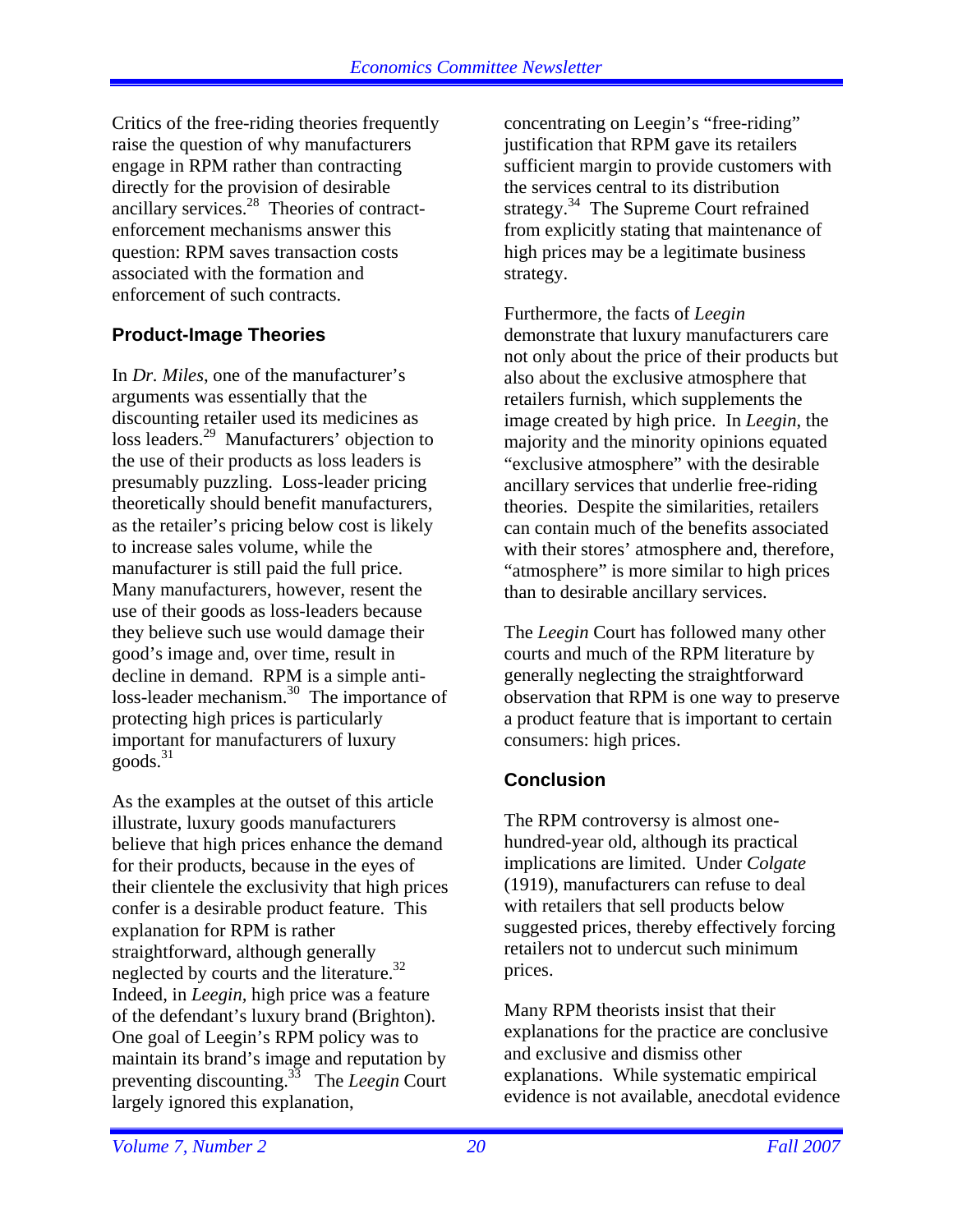suggests that some explanations apply to certain cases and others to other cases.<sup>35</sup> Very often, only a combination of RPM theories explains the reasons and effects of RPM employed by a particular manufacturer. Put simply, neither the conspiracy theories nor the free-riding theories always or almost always apply to RPM cases and, therefore, *per se* illegality or *per se* legality are not the appropriate standards. The rule of reason indeed should govern RPM cases.

1

<sup>3</sup> The classic example is of course Giffen goods, first described by Alfred Marshall in 1895. Marshall, Alfred, Principles of Economics 208 (1895). Economists have remained skeptical of the existence of Giffen goods. *See*, *e.g.*, Gerald P. Dwyer and Cotton M. Lindsay, Robert Giffen and the Irish Potato, 74 American Economic Review 188-192 (1984); George J. Stigler, Notes on the History of the Giffen Paradox, 55 Journal of Political Economy 152-156 (1947); Sherwin Rosen, Potato Paradoxes, 107 Journal of Political Economy S294-S313 (1999). *Cf*. William R. Dougan, Giffen Goods and the Law of Demand, 90 Journal of Political Economy 809-815 (1982). In this article, we focus on luxury goods the common existence of which is not disputed. <sup>4</sup> *See*, *e.g.*, Ruth La Ferla, When High Price is the Allure, N.Y. Times, Aug. 9, 2007. 5

 $\overline{\text{E}}$  Ellen Byron, To Refurbish Its Image, Tiffany Risks Profits, Wall Street Journal, Jan. 10, 2007, at A1.

<sup>6</sup> Jonathan D. Glater & Alan Finder, In Tuition Games, Popularity Rises With Price, N.Y. Times, Dec. 12, 2006.

<sup>7</sup> Leegin Creative Leather Products, Inc. v. PSKS, Inc., 127 S.Ct. 2705 (2007).

8 Dr. Miles Medical Co. v. John D. Park & Sons Co., 220 U.S. 373 (1911).

<sup>9</sup> Twenty some years ago, Richard Posner proposed such a standard. Richard A. Posner, The Next Step in the Antitrust Treatment of Restricted Distribution: Per Se Legality, 48 University of Chicago Law Review 6-26 (1981).

<sup>10</sup> Business Music, Inc. v. Columbia Broadcasting Music, 441 U.S. 1, 19-20 (1979) ("in characterizing … conduct under the per se rule … our inquiry must focus on whether the effect and … the purpose of the practice … would always or almost always tend to restrict competition"); National Collegiate Athletic Assn. v. Board of Regents of University of Oklahoma, 468 U.S. 85, 103-104 (1984) ("Per se rules are invoked when surrounding circumstances make the likelihood of anticompetitive conduct so great as to render unjustified further examination of the challenged conduct").

Discounters: The No-Frills Case for a Per Se Rule Against Vertical Price Fixing, 71 Georgetown Law Journal 1487-1495, 1490 (1983) ("Indeed, experience shows that the manufacturer is often induced to act as an organizer of the dealer's cartel by dealer threats or enticements"). A classic example is Interstate Circuit v. United States, 306 U.S. 208 (1939), where the Supreme Court inferred a price-fixing arrangement among eight motion picture distributors enforced through an identical minimum admission fee clause in each distributor's contract with an exhibitor. <sup>13</sup> *Dr. Miles*, 220 U.S., at 407 ("the advantage of established retail prices primarily concerns the

dealers. The enlarged profits … would go to them, and not to the [manufacturer]").<sup>13</sup><br><sup>14</sup> *Id.*, at 381.

<sup>15</sup> Herbert Hovenkamp, Enterprise and American Law: 1836-1937 340-347 (1991); Herbert Hovenkamp, The Antitrust Enterprise: Principle and Execution 186-187 (2005).

<sup>16</sup> *See*, *e.g.*, Toys "R" Us, Inc. v. FTC, 221 F.3d 928 (7th Cir. 2000).

<sup>17</sup>Leegin, 127 S.Ct., at 2727 (Justice Breyer, dissenting).

<sup>&</sup>lt;sup>1</sup> William Jovanovich, Writing and Reading for Love and Money, 22 Bulletin of Copyright Society 235- 241, 239 (1975).

<sup>2</sup> *See generally* Robert H. Frank, Choosing the Right Pond: Human Behavior and the Quest for Status (1985); Robert R Frank, Luxury Fever: Why Money Fails to Satisfy In an Era of Excess (1999); Yew-Kwang Ng, Diamonds Are a Government's Best Friend: Burden-Free Taxes on Goods Valued for their Values, 77 American Economic Review 186-191 (1987); Tibor Scitovsky, Some Consequences of the Habit of Judging Quality by Price, 12 Review of Economic Studies 100-105 (1945); Thorstein Veblen, The Theory of the Leisure Class (1899). For antitrust implications, *see* Barak Y. Orbach, Vertical Myths: High Prices as a Product Feature, Arizona Law Review (forthcoming, 2008).

 $11$  U.S. v. Colgate & Co., 250 U.S. 300 (1919). <sup>12</sup> *See*, *e.g.*, Robert Pitofsky, In Defense of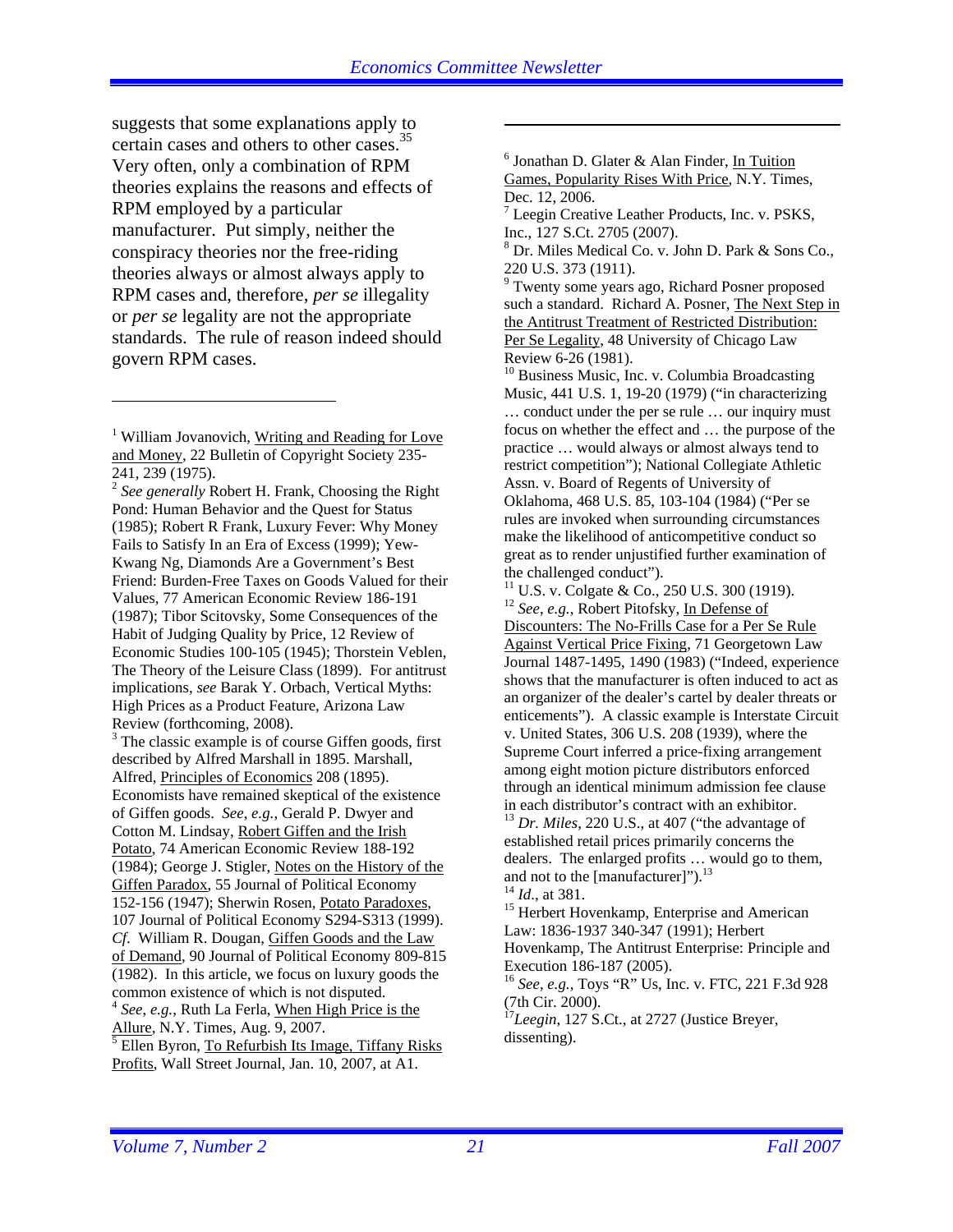18 Pitofsky, In Defense of Discounters, *supra* note 12, at 1490-1491. *See also* Business Electronics Corp. v. Sharp Electronics Corp., 485 U.S. 717, 725-726 (1988); *Leegin*, 127 S.Ct., at 2716.

 $\overline{a}$ 

<sup>19</sup> Howard P. Marvel & Stephen McCafferty, The Welfare Effects of Resale Price Maintenance, 28 Journal of Law & Economics 363-379, 366- 368(1985). *See also* Alfred S. Eichner, The Emergence of Oligopoly 190-195 (1969); Basil Selig Yamey, The Economics of Resale Price Maintenance 34-35 (1954); Richard Zerbe, The American Sugar Refinery Company, 1887-1914: The Story of a Monopoly, 12 Journal of Law & Economics 339-375, 368 (1969).

<sup>20</sup> *See*, *e.g.*, William S. Comanor, Vertical Price-Fixing, Vertical Market Restrictions, and the New Antitrust Policy, 98 Harvard Law Review 983-1002 (1985).

 $^{21}$  Lester Telser, Why Should Manufacturers Want Fair Trade?, 3 Journal of Law and Economics 86-105 (1960); Lester Telser, Why Should Manufacturers Want Fair Trade II? 33 Journal of Law and Economics 409-417 (1990).

<sup>22</sup> *Leegin*, 127 S.Ct. at 2715. *See also* Continental T. V., Inc. v. GTE Sylvania Inc., 433 U.S. 36 51 (1977). <sup>23</sup> *GTE Sylvania*, at 55. Howard P. Marvel & Stephen McCafferty, Resale Price Maintenance and Quality Certification, 15 Rand Journal of Economics

346-359 (1984).<br><sup>24</sup> Marvel & McCafferty, *Id*.

<sup>25</sup> Leegin, id. See also GTE Sylvania, 433 U.S. at 55. <sup>26</sup> *See also* Richard A. Posner, <u>Antitrust Law</u> (2d ed.,

2001) ("the manufacturer may want to increase the amount of non-price competition among the dealers in order to stimulate the provision of point-of-sale services").

 $27$  Benjamin Klein and Keith Leffler, The Role of Market Forces in Assuring Contractual Performance 89 Journal of Political Economy 615-642 (1981); Benjamin Klein and Kevin M. Murphy, Vertical Restraints as Contract Enforcement Mechanisms, 31 Journal of Law and Economics 265-297 (1988).

28 Pitofsky, In Defense of Discounters, *supra* note 12, at 1493.<br> $^{29}$  *Dr. Miles*, 220 U.S., at 381-382.

<sup>30</sup> *See, e.g., Marvel & Stephen McCafferty, The* Welfare Effects of Resale Price Maintenance, *supra* 

note 19, at 374-378.<br><sup>31</sup> See supra note 2.

<sup>31</sup> *See supra* note 2. 32 *See*, Orbach, Vertical Myths, *supra* note 2.

<sup>33</sup> *Leegin*, 127 S.Ct. at 2711 ("[Leegin] also expressed concern that discounting harmed Brighton's brand image and reputation").<br> $^{34}$  *Id.* 

<sup>35</sup> One of the most cited surveys in the field is Thomas Overstreet's dissertation that the Leegin's Court cited extensively. This work, despite its age, is still useful. Thomas R. Overstreet, Jr., An Economic Analysis of Resale Price Maintenance (Unpublished Dissertation, 1986).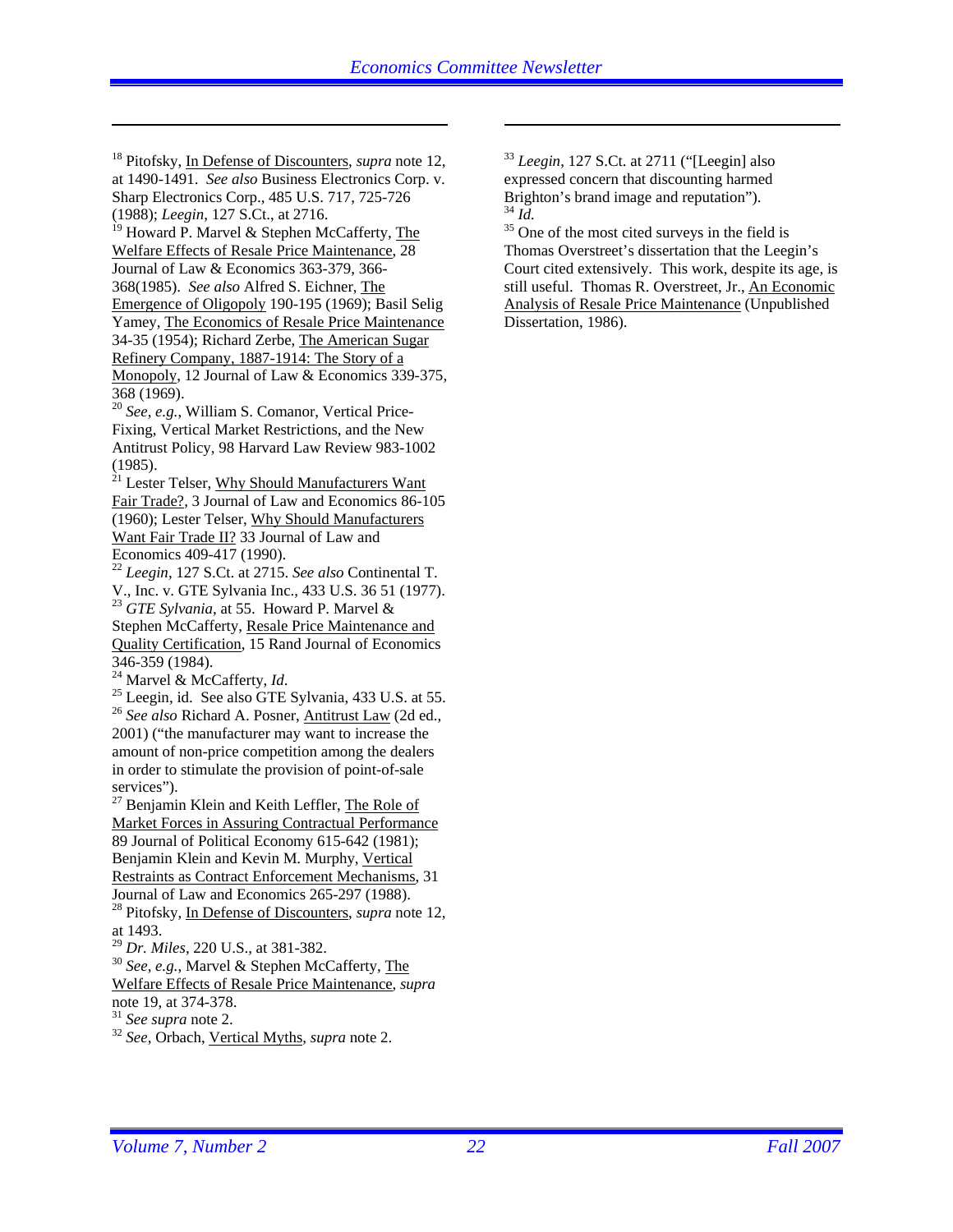## **Antitrust Damages in Exclusionary Practice Cases**

Shankar Iyer\* *Cornerstone Research* 

#### **Introduction**

Exclusionary practices are identified as supporting a Sherman § 2 monopolization or attempt offense. Exclusive contracts and other vertical exclusionary practices such as tied sales, concerted refusals to deal, as well as vertical mergers and non-price restraints fall under the purview of acts thought to facilitate monopoly pricing. Most of these practices have had a rich and contentious history in U.S. antitrust law and analysis. For example, during much of the first half of the twentieth century, U.S. courts typically viewed exclusive contracts as anticompetitive. In the 1950s, proponents of the Chicago School carried out a twopronged attack on existing economic arguments that viewed exclusive contracts as anticompetitive. First, they argued that rational firms would not engage in practices such as exclusive dealing for anticompetitive reasons. Second, they posited efficiency-enhancing reasons why rational firms would agree to exclusionary practices.<sup>1</sup>

The Chicago view turned out to be enormously influential and has permeated courts' views on vertical practices up through the present. However, more recent game-theoretic models of oligopoly market structures have showed that the courts' pre-Chicago concerns may not be unfounded. These models demonstrate that in certain circumstances rational firms could use exclusionary practices to exclude rivals and reduce competition. However, this very active area of research remains controversial and unsettled. $2$  Further, there is little convincing empirical work that has established guidelines for distinguishing between competitively harmless and harmful exclusionary practices.

#### **Economic Analysis**

Once antitrust liability is established, antitrust damages are usually calculated "by a comparison of profits, prices and values as affected by the conspiracy, with what they would have been in its absence under freely competitive conditions."3 In a practical sense, this is tantamount to calculating "lost profits." The status of the plaintiff's business is, of course, a key variable in determining the exact nature of lost profits – the plaintiff could still be in business but has lost sales or has seen an increase in costs owing to the defendant's conduct; it could have gone out of business altogether owing to the defendant's actions; or, it could have been precluded from ever entering the market.

#### *Damages when the Plaintiff is Still in Business*

In cases where the plaintiff is a going concern, courts generally accept one of three conventional methods for assessing damages: the before-and-after method, the yardstick method, and the market share method. The following discussion focuses on these three methods.

The before-and-after method is conceptually straightforward but often difficult to execute in practice. Conceptually, the before-andafter method examines relevant metrics (this includes, but is not limited to, sales and profits) of the plaintiff's business before the violation, during the violation period, and after the violation and then estimates the amount of profits lost as a result of the violation. In practice, the damages expert is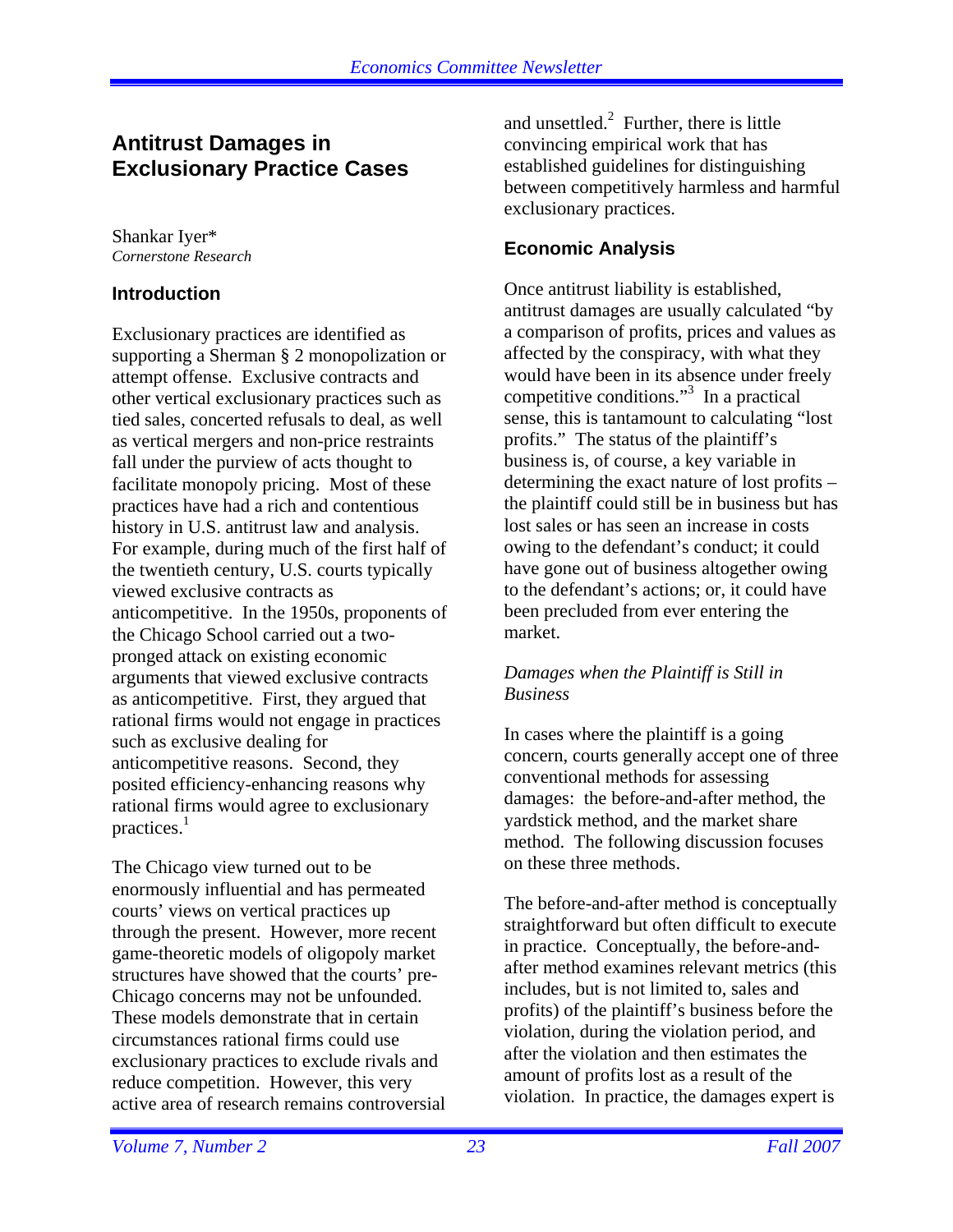faced with an array of complications, not least because of the fact that "before-andafter" usually tends to devolve into before*or*-after because a justifiable "before" and "after" period cannot be identified. Further complications may result from the demand curve for the product market shifting during the violation period to not being able to account for the entry of other competitors. Despite these complications, the before-andafter method is sometimes used by plaintiff's experts, and careful applications of the method employ statistical and/or econometric techniques to isolate the effects of the violation. For example, in *Key Enterprises v. Venice Hospital*, the plaintiff's expert used linear regression along with some conservative judgments about the length of the damages period, the monthly losses of the plaintiff, and the discount rate for calculating the present value of lost sales.<sup>4</sup> However, in the absence of careful application of the beforeand-after method, courts may reject the damages study for failing to separate out losses caused by lawful conduct.

The yardstick method is intuitive: the yardstick is usually another firm that is comparable to the plaintiff (or the plaintiff itself) operating in a comparable market selling a comparable product. The plaintiff's expert attempts to use a firm or a market that is very similar to the plaintiff's in all respects but for the effects of the exclusive conduct. In practice, the yardstick method has to examine the degree of similarity between the affected firm/market and the yardstick by examining several factors. These factors include, but are not limited to, whether the markets of the plaintiff firm and the yardstick firm are coterminous, if the two firms offer the same – or very similar – set of products, if the firms have similar product mixes, if they have comparable sales forces, and if their business models are almost identical.

Clearly, each factor brings with it a possibility of dissimilarity. Taken together, the potential dissimilarities may therefore fail to produce a reliable inference of a justifiable yardstick. For example, in *Home Placement Serv. v. Providence Journal Co.*, the First Circuit court rejected the yardstick approach because there was not enough evidence that the plaintiff firm and the yardstick firm had similar business models.<sup>5</sup> Similarly, in *Rose Confections, Inc. v. Ambrosia Chocolate Co.*, the Eighth Circuit court opined that dissimilarity of the geographic markets made a yardstick  $\overline{\text{comparison}}$  infeasible.<sup>6</sup> To be sure, a critique of the yardstick approach should be tempered by recognizing that the dissimilarities may actually underestimate, rather than overestimate, plaintiff's damages, and that the approach may be used with success for carefully considered markets where products are fairly homogenous and competition is local.

The third approach – the market share method – is premised on the plaintiff's expert establishing a loss in market share as a result of the defendant's exclusionary conduct. This approach can end up being a variation of the first two approaches because the "but for" market share is usually arrived at by either looking at a yardstick or doing a before-and-after comparison. For example, a supplier of the affected product X to a fixed set of hospitals may claim that it enjoyed a 27 percent market share for unaffected product Y in the same set of hospitals. However, it only has a 2 percent market share of X (presumably owing to the rival defendant's exclusionary conduct). Therefore, its lost market share is 25 percent. The market share method can also be predicated on coming up with a yardstick downstream market. For example, in *Multiflex, Inc. v. Samuel Moore & Co.*, plaintiff Multiflex, Inc. sold hydraulic hose bundles to both equipment manufacturers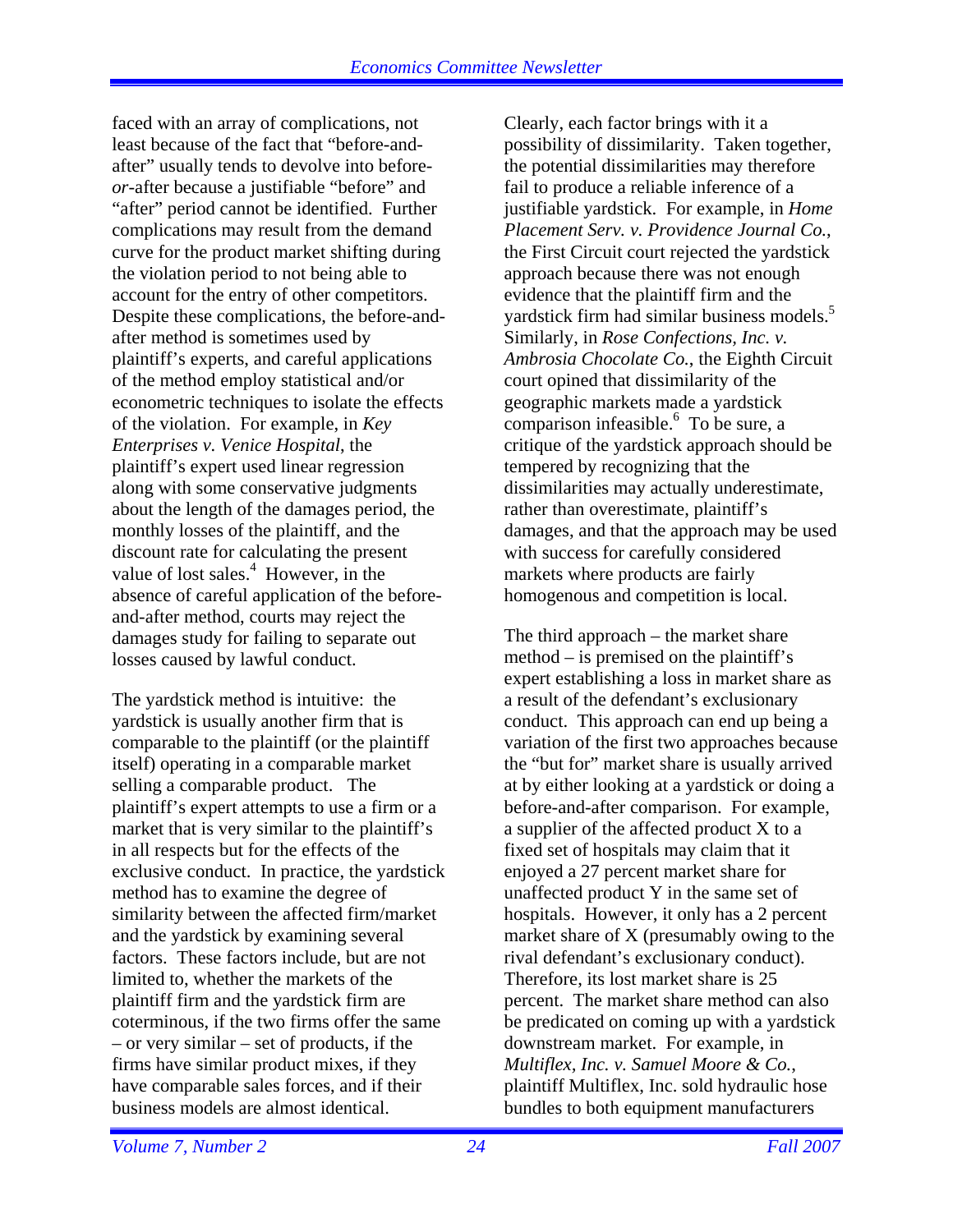that employed the hoses and end users. (The defendant allegedly used exclusionary means in the former market but not the latter.) The plaintiff's expert used the difference in market shares in the "yardstick" market (end users) with the "tainted" market (equipment manufacturers) along with a formula correlating plaintiff's profits with market shares to calculate Multiflex's lost profit in the equipment market. The Fifth Circuit court accepted this methodology but ended up rejecting the plaintiff expert's model because it failed to isolate Sherman § 1 damages (in which no liability was found) from Sherman § 2 damages (where it was).<sup>7</sup>

#### *Departures from Conventional Methods*

An alternative to the lost market share approach is to examine particular sales that have been lost as a result of the violation and apply a profit margin per sale to arrive at damages. This method may be particularly successful if the plaintiff sells the foreclosed product(s) in several markets but antitrust violation occurs in only one market.

Sometimes methodologies that depart quite radically from the three commonly-accepted approaches outlined above find their day in court as the *Conwood* case attests.<sup>8</sup> In *Conwood*, the plaintiff's expert did not carry out a conventional "before-and-after" or "yardstick" test using the available sales data. Instead, he employed an alternative methodology that apparently demonstrated that the growth in the sales of moist snuff (the product in question) was serially correlated in the damages period but uncorrelated in his "before" (the seven year period immediately prior to the damages period that lasted seven years) and "yardstick" (dry snuff, sold by the plaintiff but not the defendant) markets. The correlation in the damages period, he

argued, was due to the defendant's conduct: in states where the plaintiff was "forced" into having small market share, the smallness of the market share persisted through the entire damages period. Damages were then calculated by assuming that the plaintiff's "but for" market shares in the low market share states would mimic their shares in the high market share states. Legal and economic scholars have expressed serious reservations about the *Conwood*  methodology, not least because the plaintiff's expert did not *prove* that the correlation between initial market shares and subsequent growth was driven solely by the defendant's conduct. That this correlation might be a feature of oligopoly markets (like the moist snuff market) is not something that the plaintiff's expert tested.<sup>9</sup> Nevertheless, it is not a little ironic that the plaintiff expert's alternative methodology led to a more than a billion-dollar damages award when a conventional "before-and-after" or "yardstick" test using the available sales data "would have produced zero or negligible damages."<sup>10</sup>

#### *Damages when the Plaintiff is not in Business*

Another set of considerations pertains to cases where exclusionary conduct causes the plaintiff to go out of business altogether or when the plaintiff is precluded from entering the market. In the former case, damages could be calculated as the net present value of future profits or by examining what a rational and willing buyer would have been prepared to pay for the plaintiff's business. In the latter case, where the plaintiff is precluded from entering the market, plaintiffs most often claim future lost profits. This may be a highly speculative exercise, not least because a fairly high proportion of businesses fail to take off for reasons that have nothing to do with the antitrust injury at issue.<sup>11</sup> Examining sunk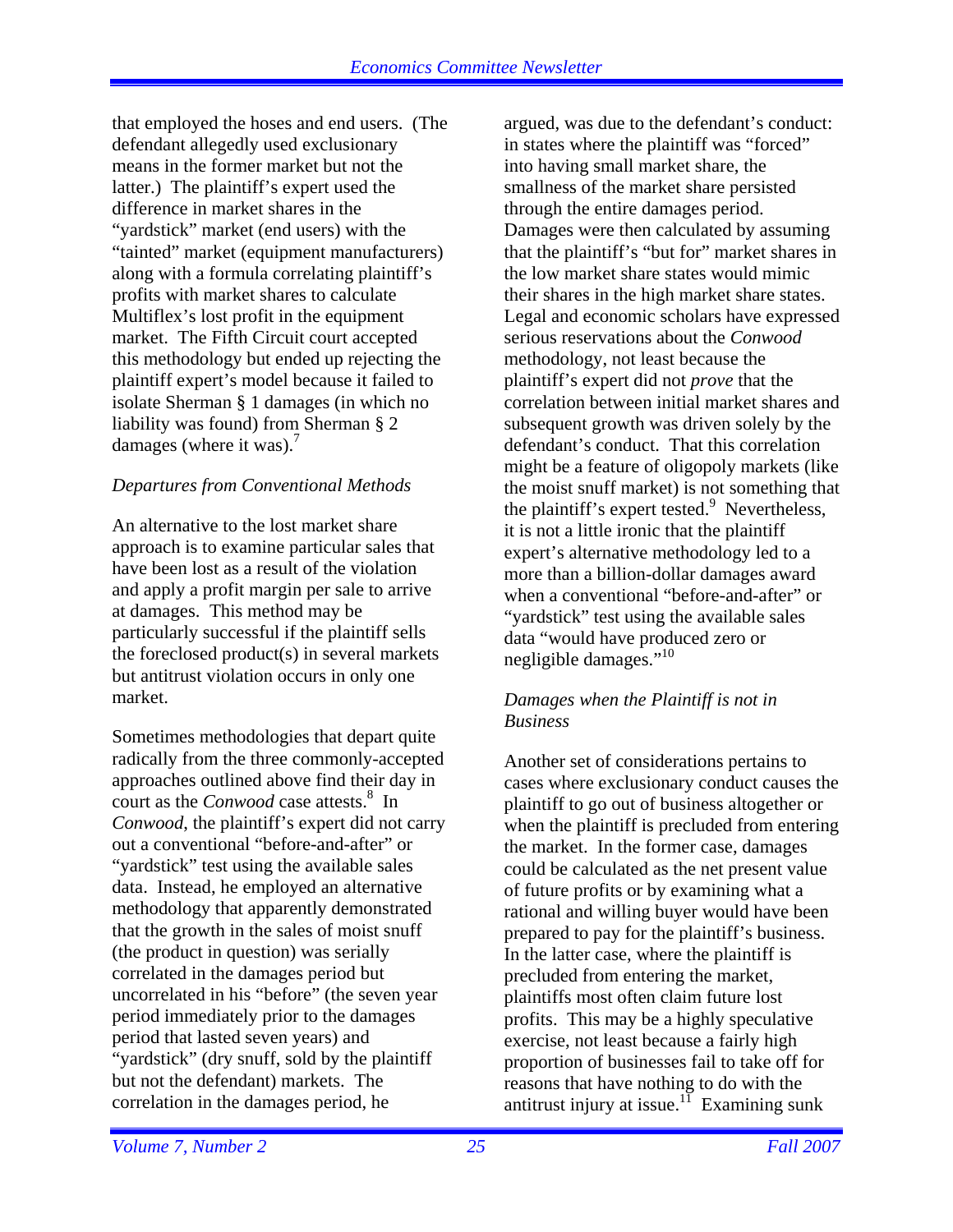costs of the precluded entrant and making the plaintiff whole for any alreadycontracted future sales that were not made as a result of preclusion are some methods that are alternatives to claiming future lost profits. $^{12}$ 

## **Conclusion**

In most cases that involve damages arising out of exclusionary practices, the plaintiff generally claims damages for what may loosely be called "lost profits." The three commonly-accepted methods for calculating lost profits – before-and-after, yardstick, and lost market share – have enjoyed varying degrees of acceptance by courts, but remain fraught with loopholes, non-sequiturs, and the perils of implausible causal arguments. It is worth quoting in full the Seventh Circuit court's caution in Isaksen v. Vermont Castings, Inc., that

> All [the plaintiff] did to prove damages was to compare his average profits for several years before and several years during the period of unlawful activity. *Post hoc ergo propter hoc* is not a valid methodology for damages calculation, especially when it is apparent that other causal factors are at work.<sup>13</sup>

This caution, while most directly applicable to the before-and-after method, holds true for any methodology that purports to calculate damages arising from exclusionary practices: any calculation of damages should necessarily try to disentangle all the causal factors at work and identify as germane only those causes that arise from the defendant's exclusionary conduct. It is only the latter that should form the predicate for any damages calculation.

\* The views expressed in this article do not necessarily represent the views of Cornerstone Research.

<sup>1</sup> See, for example, A. Director and E. Levi, "Law and the Future: Trade Regulation," Northwestern U. L. Rev. 51: 281-296 (1956); R.A. Posner, *Antitrust Law: An Economic Perspective*, U. of Chicago Press (1976).

 $2^{2}$  For a theoretical overview of models that deal with vertical contracts, see M. Whinston, *Lectures in Antitrust Economics*, Ch.4, MIT Press (2006). 3

 $3$  Los Angeles Memorial Coliseum Commission v. National Football League, 791 F.2d 1356, 1367 (9<sup>th</sup> Cir.1986).

4 Space does not permit a detailed examination of the specific assumptions made and the method employed in *Key Enterprises*; however, an extensive discussion is provided in William H. Page (ed.), *Proving Antitrust Damages: Legal and Economic Issues*, Section of Antitrust Law American Bar Association, (1996).

5 Home Placement Serv. v. Providence Journal Co., 819 F.2d 1199, 1205 & n.7 (1st Cir.1987)

6 Rose Confections, Inc. v. Ambrosia Chocolate Co.,

816 F.2d 381, 393-394 (8th Cir.1988). 7 *Multiflex, Inc. v. Samuel Moore & Co.*, 709 F.2d 980, 996-997 (5<sup>th</sup> Cir.), rehearing denied, 709 F.2d 901 (5<sup>th</sup> Cir.1983), cert. denied, 465 U.S. 1100, 104 S.Ct.1594 (1984).

8 Conwood Co., L.P. v. United States Tobacco Co., 290 F.3d 768 (6<sup>th</sup> Cir.2002).

 $9^9$  See, for example, the discussion in Herbert Hovenkamp, *The Antitrust Enterprise: Principle and Execution*, Harvard U. Press (2005), pp. 174-8 and his *Federal Antitrust Policy: The Law of Competition and its Practice*, 3rd Ed., Thomson West (2005), p.647-8.

<sup>10</sup> Herbert Hovenkamp, Federal Antitrust Policy: The Law of Competition and its Practice,  $3<sup>rd</sup>$  Ed., Thomson West (2005), p.647.

<sup>11</sup> See, for example, R.D. Blair and W.H. Page, '"Speculative' Antitrust Damages," Wash. L. Rev. 423, 452 (1995).

<sup>12</sup> W.B. Tye, *et al.*, "How to Value a Lost Opportunity: Defining, Proving, and Measuring Damages from Market Foreclosure," 17 Res. L. and Econ. 83 (1995).

<sup>13</sup> *Isaksen v. Vermont Castings, Inc.*, 825 F.2d 1158, 1165 (7<sup>th</sup> Cir.1987), cert. Denied, 486 U.S. 1005, 108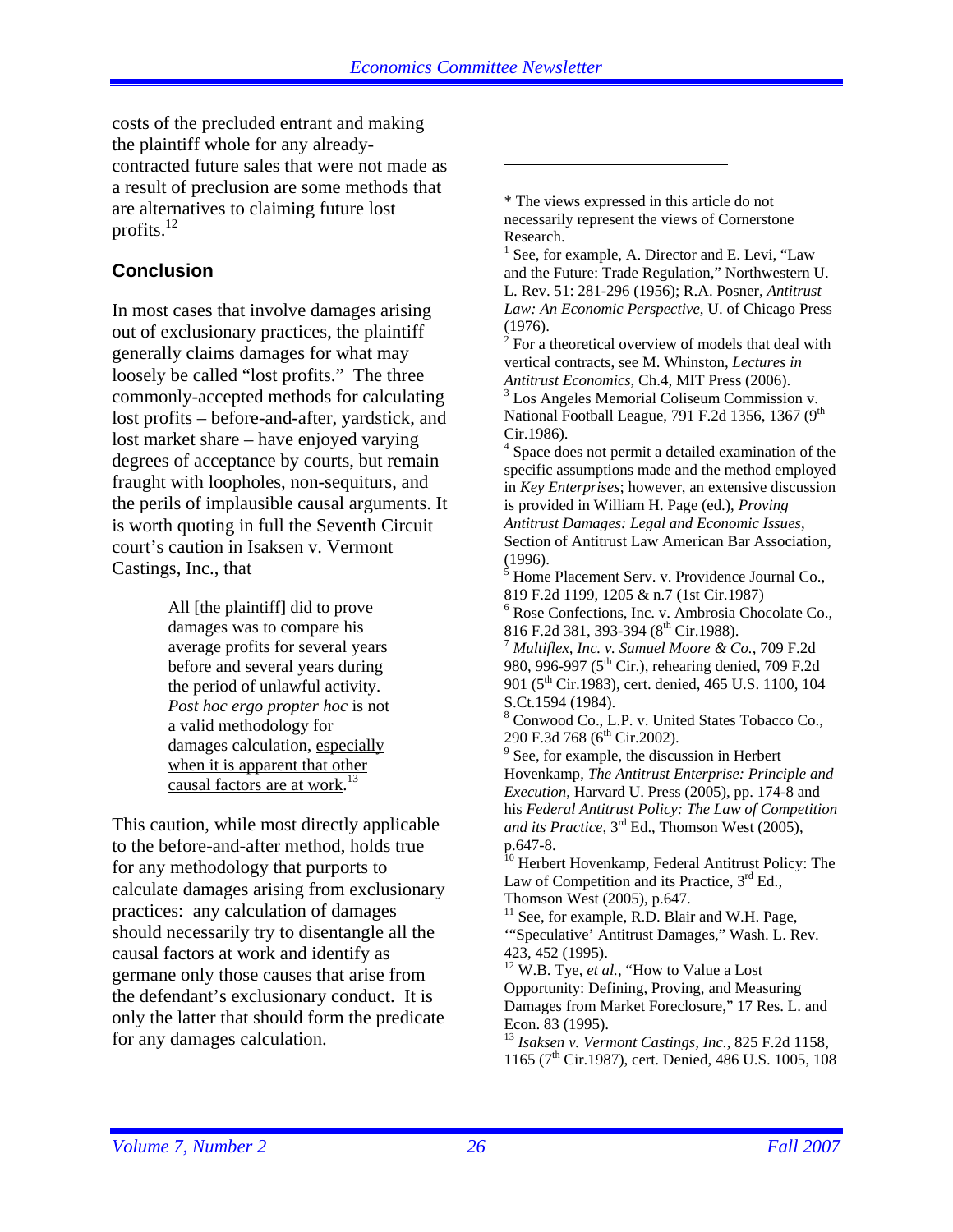S.Ct. 1728 (1988); cited in Herbert H. Hovenkamp, *Federal Antitrust Policy: The Law of Competition and its Practice*, 3rd Ed., Thomson West (2005), p.681, n.17. [Emphasis added.]

 $\overline{a}$